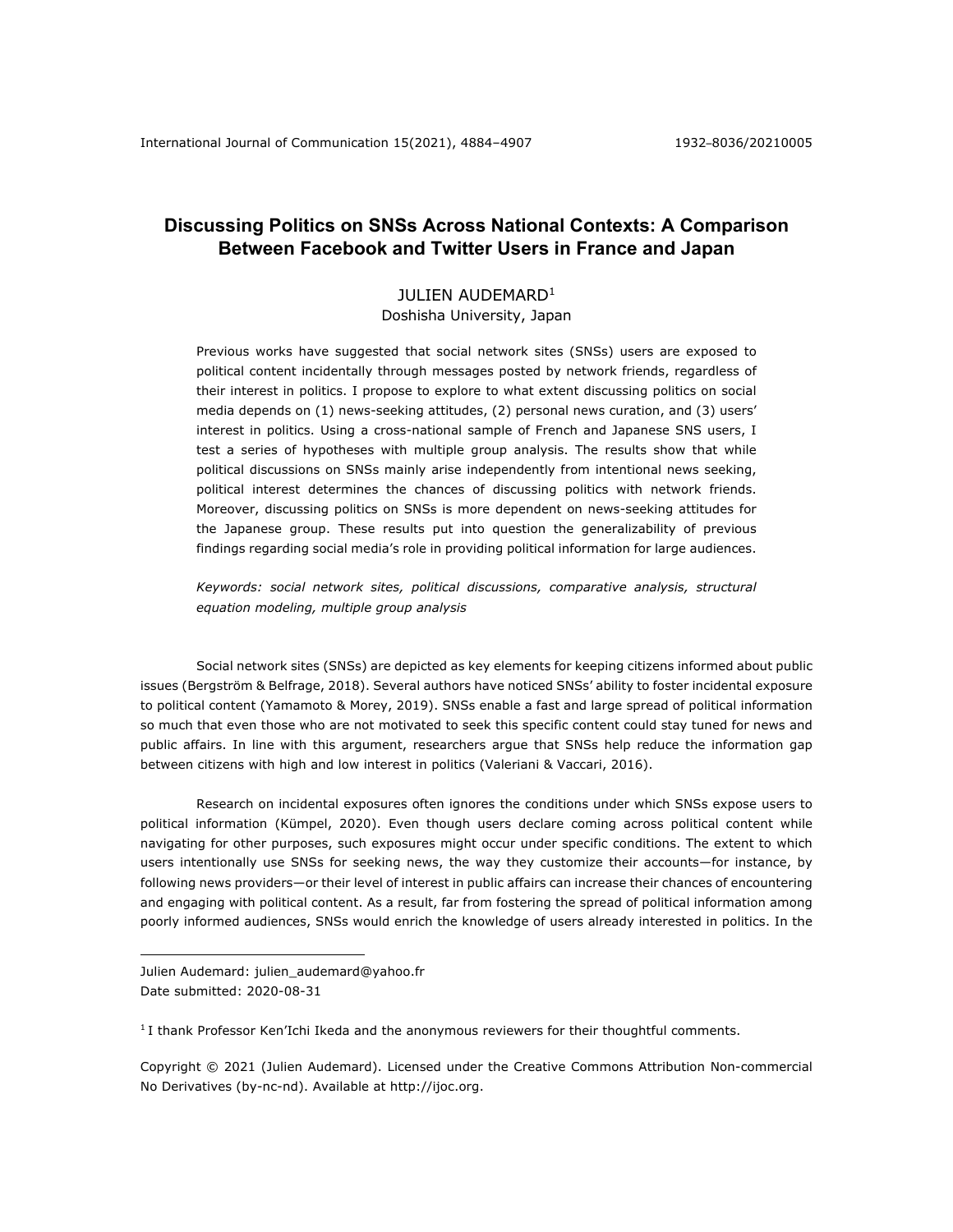same vein, if several works acknowledge the role of discussions in spreading political information in online settings (Scheffauer, Goyanes, & Gil de Zúñiga, 2021), the conditions under which political discussions emerge on SNSs remain largely unknown.

We know even less about how political discussions occur on SNSs outside the Western context. In East Asia, the Confucian-type of public sphere does not match the traditional standards of liberal democracy (Chu, Diamond, Nathan, & Shin, 2008). For instance, in Japan, the salience of conflict avoidance, besides a weak party competition, has been accused of being the root of low levels of political engagement (Ikeda, 2006). At the same time, Japanese citizens display high rates of connectivity and SNS usage. Knowing whether and how SNS use leads to discussing politics in East-Asian societies like Japan, as compared with Western societies, remains open.

This article addresses these issues by evaluating the pathways through which people discuss politics on SNSs in different cultural settings. I use cross-national data collected among French and Japanese users of Facebook and Twitter for assessing to what extent discussing politics on social media depends on (1) news-seeking attitudes, (2) informational curation of the SNS environment, and (3) users' interest in politics. I run comparisons between French and Japanese groups using multiple group analyses. I finally discuss the importance of users' interests and national context for witnessing political discussions on SNSs. Regarding these results, the role of social media in the spread of political information is reevaluated.

#### **Literature Review**

#### *Political Discussions, the Internet, and the Information Gap*

Ordinary discussions are, along with media, the primary source of political information. Political information includes knowledge about politics, public policies, or social issues, but it also provides clues about opinion climate, helping citizens to identify majority trends within their local environment and the larger society (Huckfeldt & Sprague, 1995). Contrary to the information provided by media, information available through discussions requires less effort from individuals. Political content emerges most of the time during trivial discussions (Walsh, 2004). Ordinary discussions, from this perspective, have been described as a means of accessing political information at a lower cost (Downs, 1957), and studies have for a long time shown the positive relationship between discussing politics and political participation, trust, or civic literacy (Zuckerman, 2005).

Nevertheless, discussing politics does not escape social determinants. As age (Jennings & Markus, 1988), education (Bennett, Flickinger, & Rhine, 2000), or social position increase, people become more interested in politics (Milbrath & Goel, 1977), increasing their chances of discussing public issues with others (Straits, 1991). Consequently, citizens are not equally informed, and the unequal ability to discuss politics would explain gaps in participation, trust, or knowledge among citizens from different social groups in modern democracies.

Numeric technologies have been associated with a more extensive spread of political information through news media consumption and political talks among digital ties. Digital discussions, which can be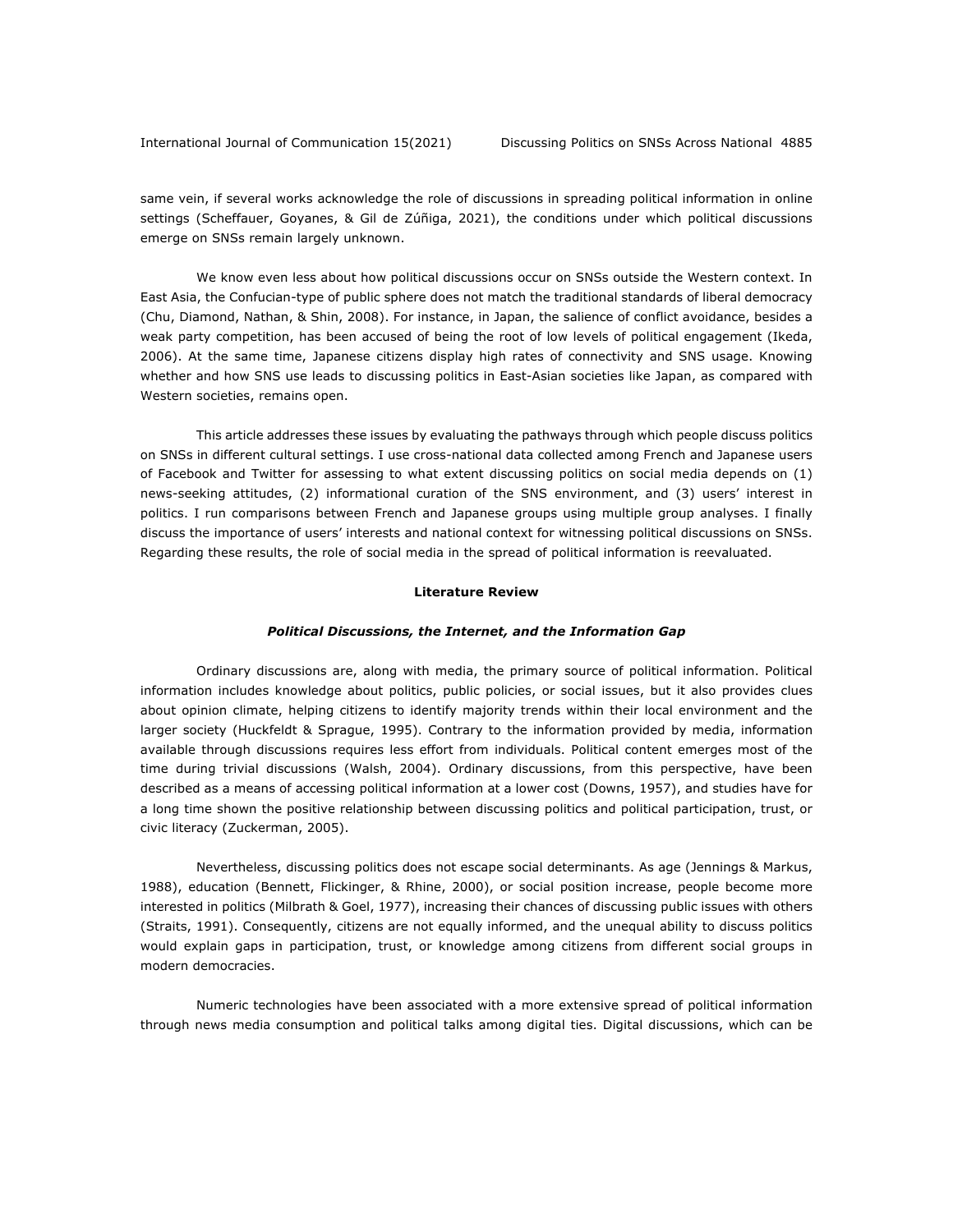defined as messages shared by noninstitutional sources, were associated with a fast-track spread of information since the Internet seemed to expand personal networks (Sproull & Kiesler, 1991). Because extensive networks foster weak ties, Internet users are likely to be confronted with unexpected information and interact with political content even if they are not accustomed to discussing politics. In addition, because it allows users to hide or downplay some aspects of their identity that otherwise would have discouraged interactions with political content, the digital world encourages political discussions (Robertson, Vatrapu, & Medina, 2010).

Several works have cast doubt on this optimistic picture. In her seminal book, Norris (2001) mentioned the digital divide raised by the inequalities in access and usage of Internet technologies, worsening the gap between informed and non-informed audiences. Later studies gave credit to this thesis. Prior (2007) showed that online media's high-choice environment allows entertainment seekers to avoid news content, a result confirmed by other studies (Bonfadelli, 2002; Cho & Park, 2013). If Internet users filter the content they access online, there is little chance that people hardly interested in politics visit websites where news and public issues are discussed. These findings suggest, on the contrary, that the Internet heightens the information gap among citizens.

More recently, empirical findings have given a glimpse of a more optimistic perspective, considering that an increased number of Internet users come across political content while navigating for other purposes (Tewksbury, Weaver, & Maddex, 2001). Study after study, incidental news exposures (INE) have been reported (Kim, Chen, & Gil de Zúñiga, 2013). In line with this idea, recent works emphasize the proliferation of attitudes labeled as "news finds me perception," namely users' belief that they can stay informed without actively seeking information by relying on social media and personal contacts (Gil de Zúñiga, Strauss, & Huber, 2020, p. 1607). INE are sometimes described as a participation equalizer, offering learning opportunities to those who are not interested in politics (Valeriani & Vaccari, 2016).

Online discussions play a crucial part in these mechanisms. Bimber (2008) showed that the Internet offers multiple opportunities for political communication, among which some escape individual filtering ability. Brundidge (2010) argued that citizens are exposed to political discussions inadvertently since the Internet facilitates communication between political and apolitical networks, public and private spheres. According to Wojcieszak and Mutz (2009), online political discussions arise in unexpected places, like apolitical blogs or chat rooms. These websites would be facilitators of political talks, even for those who do not seek political content.

### *Assessing Pathways Toward Political Discussions on SNSs*

From this perspective, SNSs have received specific attention in recent literature. SNSs are defined as

web-based services that allow individuals to (1) construct a public or semipublic profile within a bounded system, (2) articulate a list of other users with whom they share a connection, and (3) view and traverse their list of connections and those made by others within the system. (boyd & Ellison, 2007, p. 211)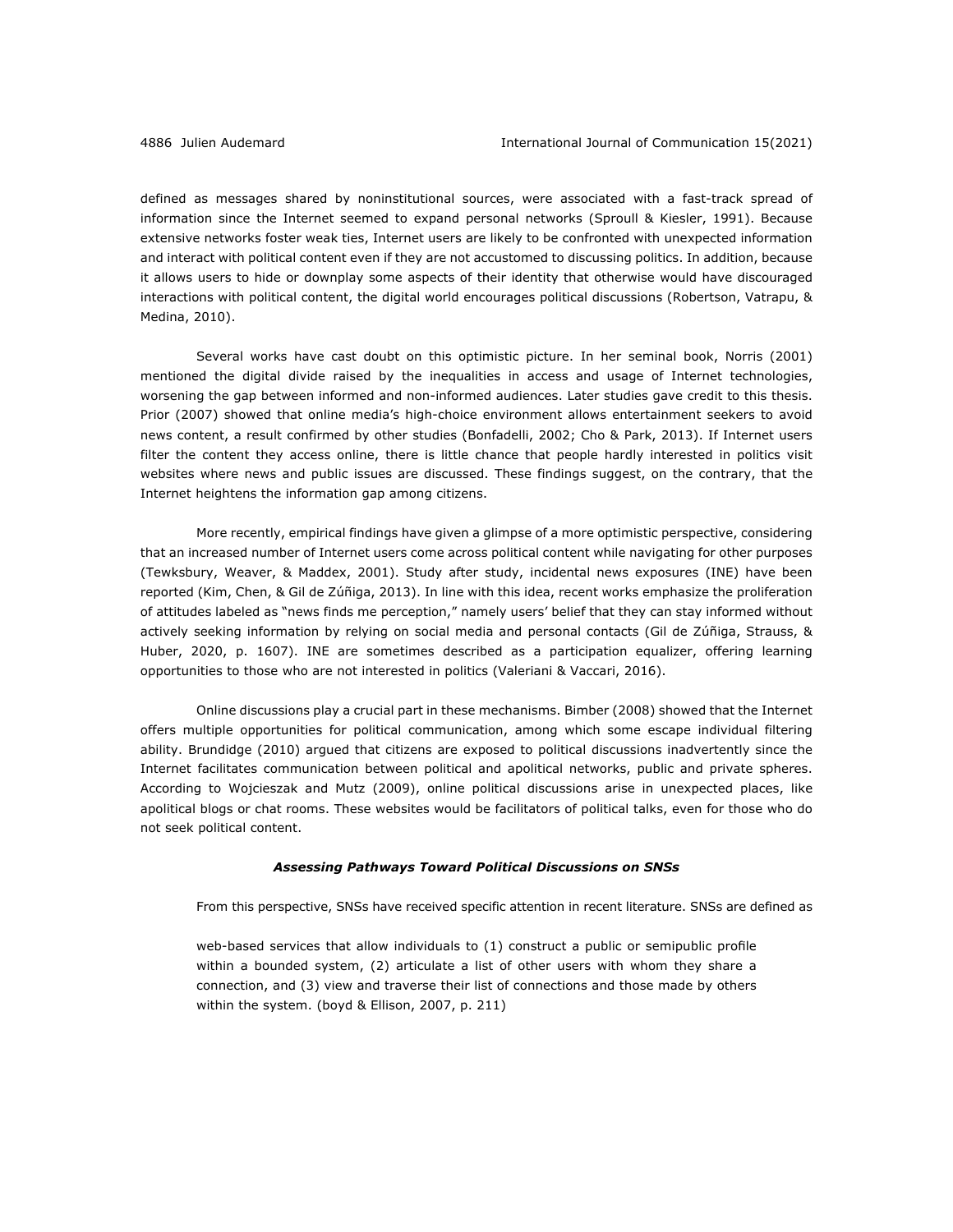Most SNS users turn to these websites not to find political content but to socialize or entertain themselves (Quan-Haase & Young, 2010), but SNSs offer various functions for staying informed about public issues, like following accounts of news providers, activists, or politicians. Thus, SNSs favor the porosity between public and private spheres, enhancing the circulation of political content. The structure of SNS networks also facilitates the spread of political information since SNSs help people to build or maintain contact with weak or distant ties.

A growing number of empirical works suggest that political content that circulates on SNSs is the product of incidental exposures spread by network others (Bode, 2016). The role of network friends would even be of greater importance than mass media pages for disseminating news on SNSs (Bergström & Belfrage, 2018) since SNS users are more likely to engage with news shared by trustworthy others (Karnowski, Kümpel, Leonhard, & Leiner, 2017). For instance, Kümpel (2019) shows that getting tagged in comments to news posts is the primary way SNS users consume news. Several works have also found correlations between interactional uses of SNSs and political discussions on these platforms (Gil de Zúñiga, Molyneux, & Zheng, 2014; Park, 2015).

These results do not necessarily suggest that chances of discussing politics on social networks are evenly distributed. INE are usually measured by asking survey participants how often they encounter news or political content online without actively seeking it (Oeldorf-Hirsch, 2018). This type of measurement has already been criticized (Kümpel, 2020) since intentional and INE are not mutually exclusive: Politically interested users are more likely to come across news exposures than others, even incidentally (Heiss & Matthes, 2019). To overcome this limit, I propose a theoretical framework comprising a series of hypotheses to test how discussing politics on SNSs depends on users' interests and motives.

First, people might discuss politics on SNSs because they intentionally search for political content. SNS use has been associated with news consumption in many studies (Barthel, Shearer, Gottfried, & Mitchell, 2015; Bergström & Belfrage, 2018). Intentional news seeking has been positively associated with several forms of political participation on SNSs (Shahin, Saldaña, & Gil de Zúñiga, 2021). Previous studies recognize that using SNSs for seeking news spurs political discussion (Diehl, Weeks, & Gil de Zúñiga, 2017). As news-seeking attitudes require a specific interest in politics, it is reasonable to think that intentional news seekers are more likely to pay attention to political content displayed on social media. Accordingly, I hypothesize that:

#### *H1: SNS use for news mediates the effect of SNS use on SNS political discussions.*

Intentional news-seeking attitudes explain why users decide to follow news providers or political actors to stay connected with political content (Conroy, Feezell, & Guerrero, 2012). Until now, studies show that only a few of those who claim to use SNSs for news report such informational curation attitudes (Newman, Fletcher, Kalogeropoulos, Levy, & Nielsen, 2018). Nevertheless, studies have reported a strong relationship between interest in politics and personal news curation (Thorson & Wells, 2016). Beyond newsseeking attitudes, informational curation of the SNS environment might be a facilitator for finding political discussants. Therefore, I hypothesize that: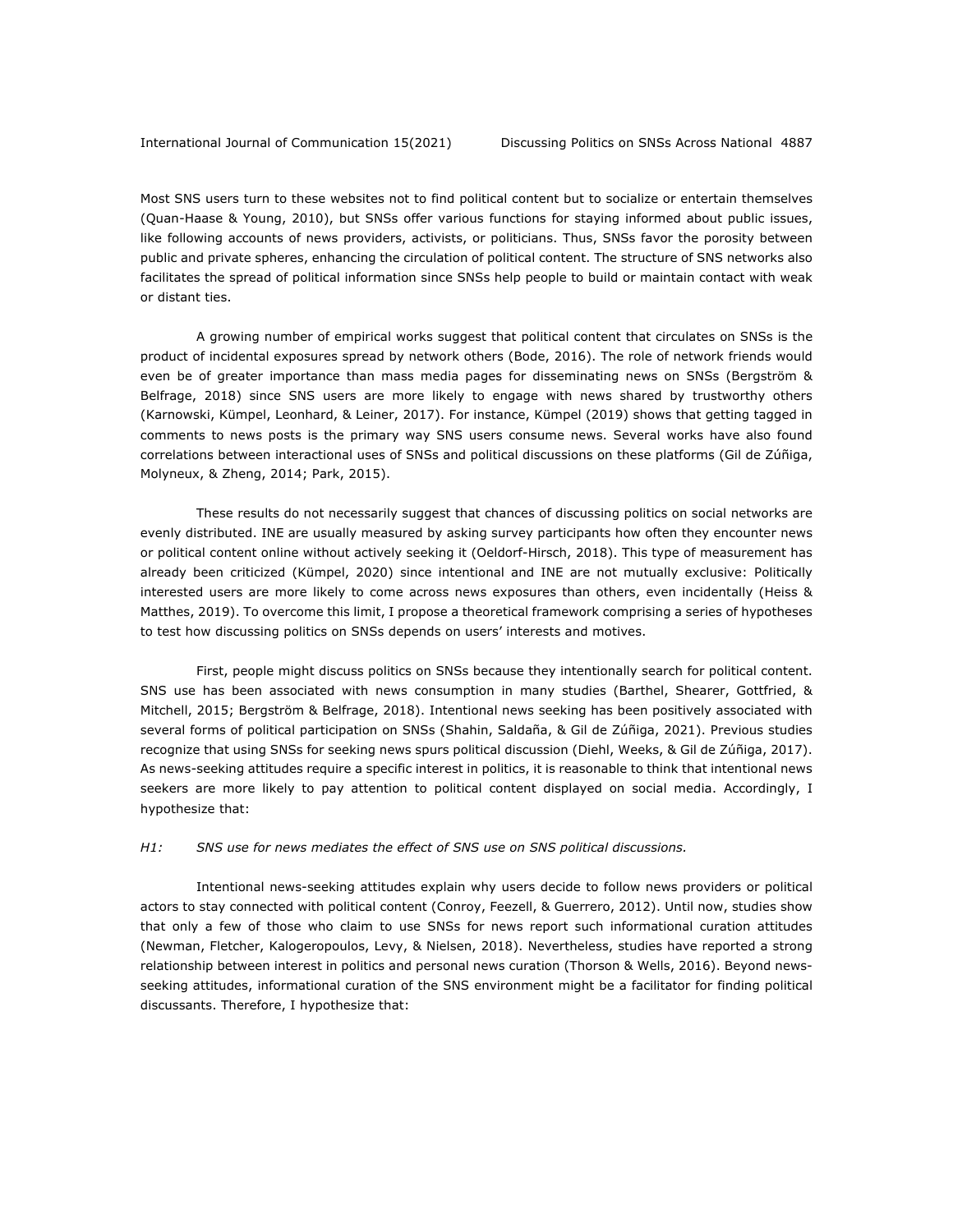#### *H2: Informational curation mediates the effect of SNS for news on SNS political discussions.*

Finally, even though they do not actively search for news, politically interested users are more likely to engage with news or political content (Karnowski et al., 2017). Less interested users generally avoid online political communication (Marcinkowski & Došenović, 2021). The politically active can also find more news providers among their friends: Although SNSs promote weak ties, users interact with others sharing similar interests (Lönnqvist & Itkonen, 2016). Considering these elements, I posit the following hypothesis:

#### *H3: Users' civic engagement moderates the direct effect of SNS use on SNS political discussions.*

Figure 1 illustrates the hypothesized relationships between SNS use, SNS use for news, informational curation, civic engagement, and SNS political discussions, with associated paths and coefficients.



## *National Context, SNS Use, and Political Discussion: Comparing Western and East-Asian Societies*

To what extent does the model proposed above remain relevant across national contexts? While initially elaborated from the American case, theories about the spread of political information in online settings have been tested in different national contexts (Gil de Zúñiga et al., 2020). However, only a few theories concern political discussions on SNSs.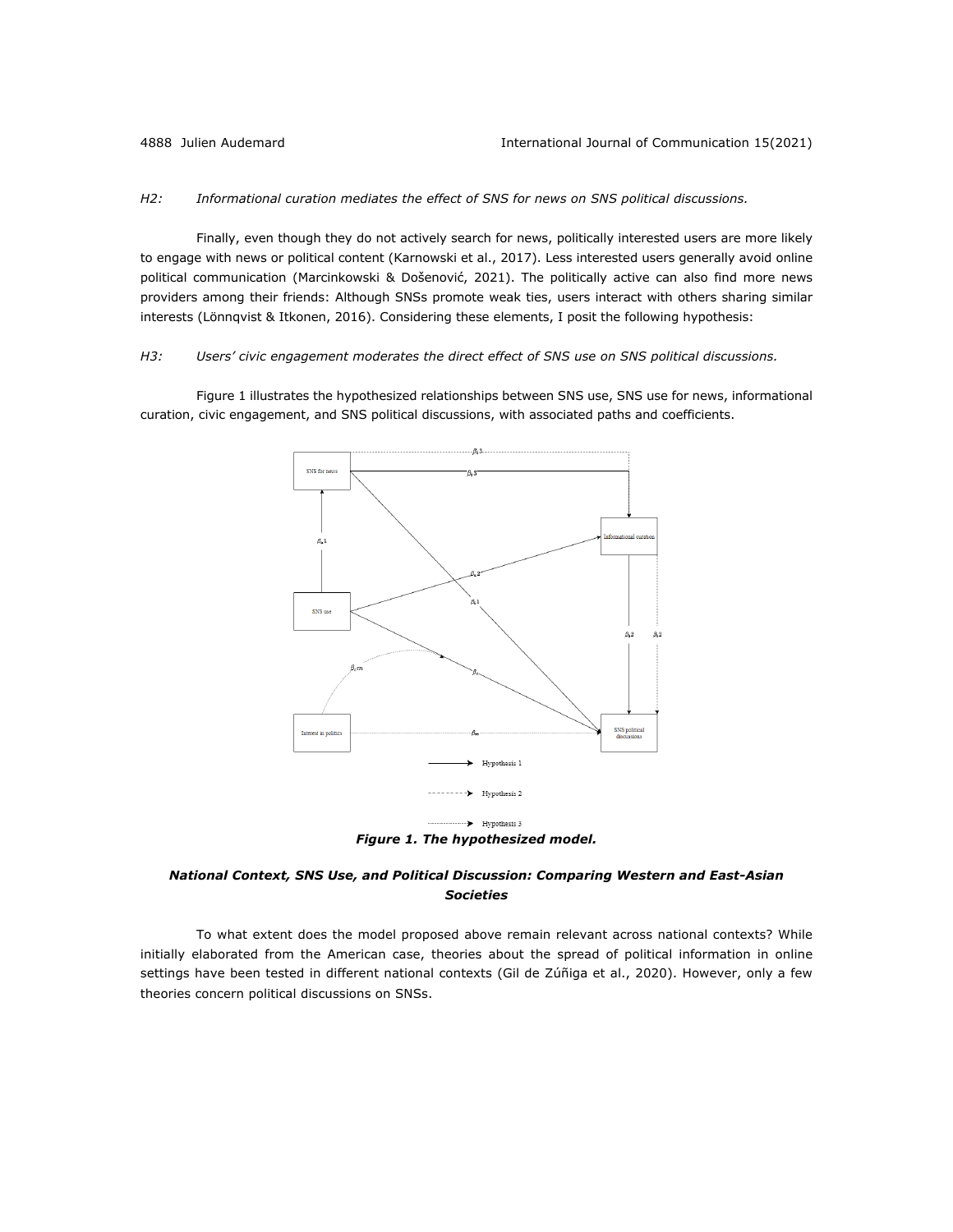Previous findings suggest that national context affects the hypothesized relationships depicted in Figure 1. Works based on the seminal distinction between individualistic and collectivistic cultures (Hofstede, 1980) consider that the former foster more extensive networks (Allik & Realo, 2004) and stimulate political discussions to a larger extent than the latter (Eveland, Song, & Beck, 2015). Another important distinction depends on countries' political systems. According to Nir (2012), multiple party systems imply more substantial electoral competitiveness, stimulating more political discussions.

Besides, the extent people use social media varies by country, partly depending on demographic criteria: For instance, because young adults are more likely to use SNSs, countries with a large youth population show higher SNS use rates (Poushter, Bishop, & Chwe, 2018). Studies agree that online networks are larger in individualistic countries, where SNS use seems more connected with bridging social capital than in collectivistic countries (Liu, Ainsworth, & Baumeister, 2016). Individuals from collectivistic countries would also be more reluctant to use social media to display personal information (Sheldon, Rauschnabel, Antony, & Car, 2017).

The national context also influences news-seeking attitudes. Following Hsu, Wang, Chih, and Lin (2015), information-seeking is more common for individuals from individualistic cultures, whereas users from collectivist cultures prioritize socialization. According to Hölig (2016), online populations from countries facing a lack of performance of traditional media institutions and low Internet penetration rates would be more active than others. Relying on Hallin and Mancini's (2004) typology, Nielsen and Schrøder (2014) came to similar results, finding that "democratic corporatist" media systems, characterized by a combination of strong commercial news media and public media service, displayed lower levels of SNS use for news than "polarized pluralist" media systems, with weaker and more politicized public media service (p. 478).

Considering these elements, it is possible to estimate the relevance of the hypothesized model by comparing countries with distinct cultural, media, or political settings. For that, I propose to compare France and Japan, two countries opposed in many aspects. France can be seen as an individualistic country (Hofstede, 1980), while Japan, culturally influenced by Confucianism (Hirokawa, Vannieuwenhuyse, Dohi, & Miyata, 2001), can be defined as a collectivistic country. Nevertheless, France and Japan are not archetypes of individualistic and collectivistic cultures. For Kagitcibasi (2005), French people make a more apparent distinction between close and distant ties and are less open to casual friendships than people from other individualistic countries. Students of cultural values acknowledge Japanese society becoming more liberal, even though Confucian values still influence social relationships in Japan (Chu et al., 2008; Helgesen & Thomsen, 2006).

Notwithstanding these findings, we can expect that the hypothesized relationships between SNS use and SNS political discussions differ across the two countries. First, Confucian values that pervade in East-Asia instigate conflict-avoidance (Ohbuchi & Takahashi, 1994), and authors have suggested that they were obstacles to discussing politics in Japan (Abe, Shindo, & Kawato, 1993). Recent studies still report lower political talks' frequency in Japan than in Western countries (Gil de Zúñiga, Diehl, & Ardèvol-Abreu, 2018). Second, while France and Japan are multiparty systems and stable democracies, the Japanese Liberal Democrat Party has been in power almost uninterruptedly since 1955. Following Nir's (2012) argument, the weak party competition within Japanese politics explains Japan's lower level of political discussion.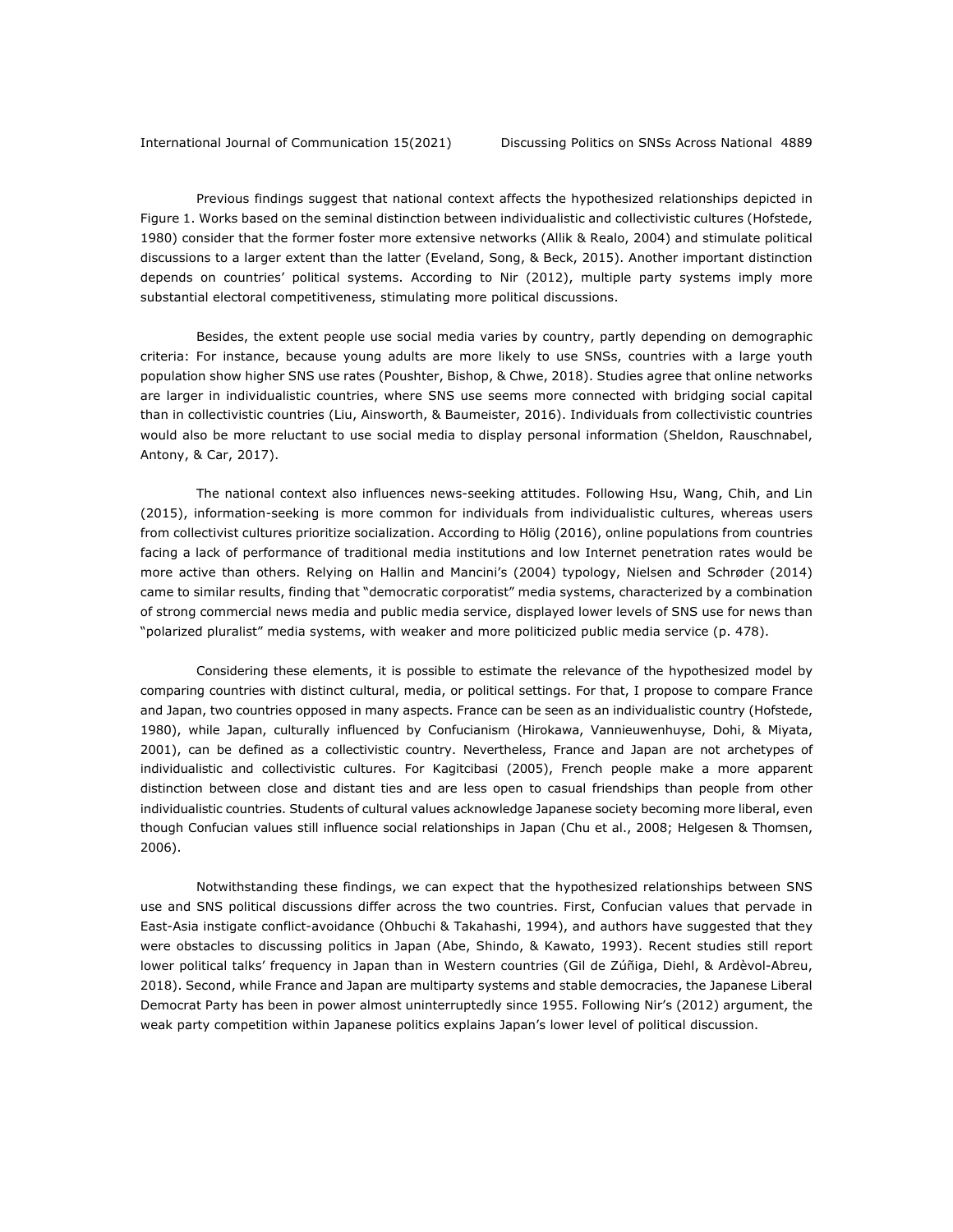Furthermore, Japanese people declare lower SNS usage rates than French people (Poushter et al., 2018). The structure of the Japanese population, which is older than the French one, is a first reason for this difference. Additionally, in Japan, Western social media such as Facebook or Twitter faced the concurrence of local platforms like Miki and Gree. Even though the popularity of Facebook in Japan has grown over the years, its penetration rate remains lower than in Western countries. Some authors have argued that sharing personal information and the real-name policy adopted by Facebook go against Japanese culture (Thomson, Yuki, & Ito, 2015). These elements give credit to the hypothesis of a weaker relationship between SNS use and political discussions in Japan. Accordingly, I posit the following hypothesis:

#### *H4: The direct effect of SNS use on SNS political discussions is weaker for Japanese than French users.*

Besides, studies also report the lower tendency of Japanese people to use SNSs as a news source. According to the Reuters Digital Report (2020), 55% of French people use Facebook as a news source, and 9% use Twitter for the same purpose. Meanwhile, 15% of Japanese people use Twitter for news, but only 7% use Facebook for the same purpose. Nielsen and Schrøder (2014) explain these differences by referring to the characteristics of media spheres in the two countries, classifying Japan as a "democratic corporatist" system and France as a "polarized pluralist" system (p. 478). In the same vein, Ogasahara (2018) categorizes the Japanese media environment as "not politically polarized" (p. 84). Following previous studies, Japanese people do not trust the content on the Internet compared with people from other countries (Ishii, 2017). Japanese SNS users would also be less familiar with personal news curation practices. In her cross-cultural study on news curation, Merten (2021) found that only 39% of Japanese social media users interested in the news had curated their SNS environment for browsing or avoiding news. Thus, I will test the hypothesis below:

*H5: The mediating effect of SNS for news on the relationship between SNS use and SNS political discussion is weaker for Japanese than French users.*

And its corollary:

*H6: The mediating effect of informational curation on the relationship between SNS for news and SNS political discussion is weaker for Japanese than French users.*

These two hypotheses do not mean that discussing politics on SNSs in Japan is less related to users' interest in politics. Previous works have shown that Japanese SNS networks are less open to weak ties than Western networks. Barker and Ota (2011) emphasized the inclination toward privacy and closed relationships among young Japanese women on social media. Later studies confirmed that Japanese online networks display higher closeness rates than Western networks (Ishii, 2014). On the contrary, previous works have found that a non-negligible part of French users turned to SNSs to find connections outside kin groups (Vasalou, Joinson, & Courvoisier, 2010). Therefore, we can expect hardly interested users to be even less likely to find political discussants on Japanese social media. Thus, I hypothesize that:

*H7: The moderating effect of interest in politics on the relationship between SNS use and SNS political discussion is higher for Japanese than French users.*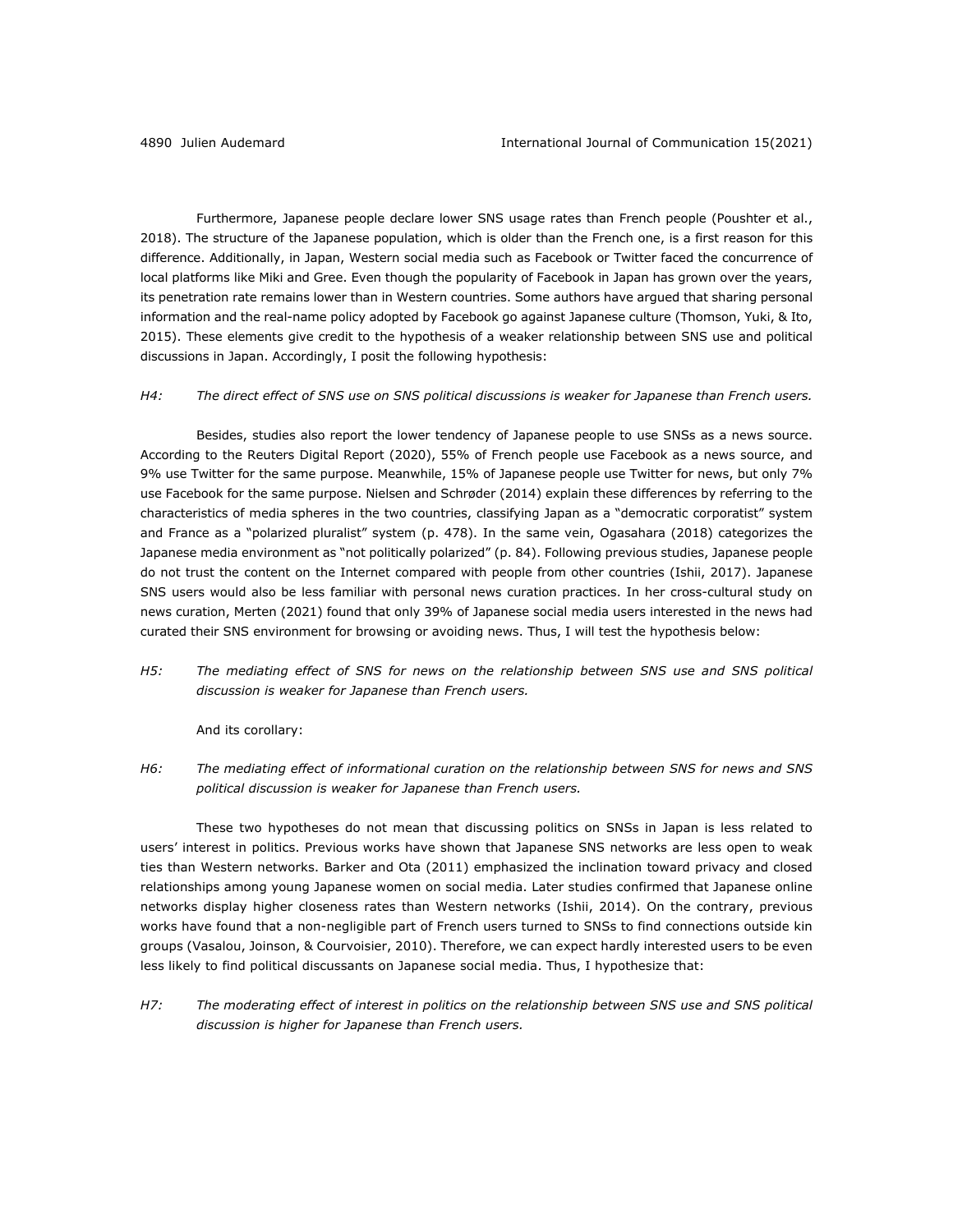#### **Materials and Method**

#### *Data*

This research is based on an online survey administered by Qualtrics<sup>2</sup> in 2018—from May 20 to 31, 2018—and in 2019—from June 3 to 11, 2019—to 1,640 French and Japanese SNS users above 18 years old. For comparability purposes, I focused on two SNSs used in each country, Facebook and Twitter.<sup>3</sup> According to the American Association of Public Opinion Research's response rate calculator, the average time for survey completion was 25 minutes, and the average response rate was 57%.

A comparison with census data (Table 1) shows that in both countries, respondents are younger except for Japanese Facebook users—and more educated than the average population above 15. In line with previous findings (Nielsen & Schrøder, 2014), men are overrepresented among Japanese users.4

| Table 1. Demographic Characteristics of the Two Samples Versus Census Data. |  |
|-----------------------------------------------------------------------------|--|
|                                                                             |  |

|                |        |        | France   |         | Japan  |        |          |         |  |
|----------------|--------|--------|----------|---------|--------|--------|----------|---------|--|
|                |        | Total  |          |         |        | Total  |          |         |  |
|                | Census | Sample | Facebook | Twitter | Census | Sample | Facebook | Twitter |  |
| Male           | 47.6   | 44     | 39       | 49      | 48.8   | 69     | 74.7     | 63.3    |  |
| $18-34$ years  | 25.3   | 32.9   | 24.6     | 41.2    | 19.8   | 20.7   | 11.4     | 30.1    |  |
| $35-54$ years  | 33.1   | 47.6   | 51       | 44.1    | 32.4   | 54.4   | 54.3     | 54.5    |  |
| 55 and more    | 41.6   | 19.5   | 24.4     | 14.6    | 47.8   | 24.9   | 34.3     | 15.4    |  |
| College degree | 28.3   | 41.2   | 46.8     | 55.6    | 24.5   | 50.2   | 56.2     | 44.3    |  |

 $N = 1,640$ 

*Note*. Census percentages for males and age categories were computed from the population above 18 years old. Census percentages for higher education degrees were computed from the active population above 15 years old. Census data for France comes from the National Institute of Statistics and Economic Studies ([INSEE], 2015). Census data for Japan comes from the Statistics Bureau (2015).

 $2$  Respondents were recruited from Qualtrics online panel. After a first sampling wave in May 2018 (400 respondents in each country), I recruited additional respondents in June 2019 (420 in each country) to increase the sample size. The 2019 respondents were older (45 years old on average) than the 2018 ones (43 years old), and there were less men (55% versus 58%).

 $3$  Each national sample was divided into two equal groups: 410 Facebook users and 410 Twitter users. Users were assigned to one group depending on the SNS they used the most. When users declared using both equally, they were randomly assigned to one group.

<sup>&</sup>lt;sup>4</sup> Despite being large, these disparities do not affect the zero-order correlations between the variables used in this study (cf. Appendix). No major differences in correlations were found after applying sampling bias corrections for gender, age, and education.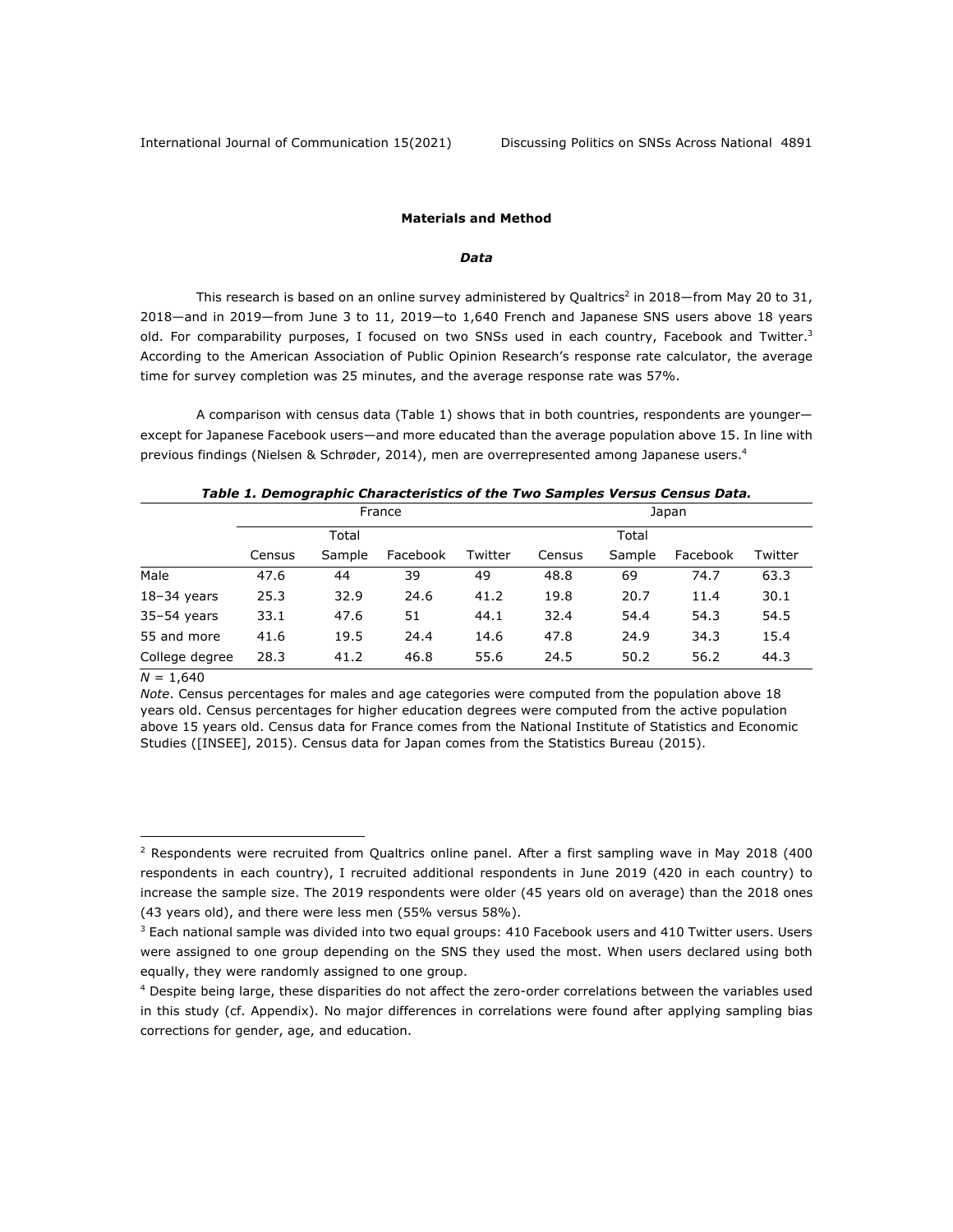#### *Research Design*

I assess the hypotheses with multiple group analysis, following a three-step strategy. First, a multiple group confirmatory factor analysis (MGCFA; see Dimitrov, 2006) is performed to assess the reliability of measurements, and compare their means across French and Japanese groups. The predictor, mediators, and outcome are modeled as latent constructs.

*SNS use* (Cronbach's αFrance = .86; αJapan = .87) is made of four Likert scales measuring how frequently (from  $1 =$  less than once a month, to  $4 =$  at least once a day) respondents have done the following things on SNSs over the last six months: Posted ( $M_{\text{France}} = 2.62$ ,  $SD_{\text{France}} = 1.22$ ;  $M_{\text{Japan}} = 1.91$ , *SD*Japan = 1.20), commented (*M*France = 2.59, *SD*France = 1.16; *M*Japan = 1.71, *SD*Japan = 1.06), shared (*M*France = 2.55, *SD*France = 1.20; *M*Japan = 1.66, *SD*Japan = 1.08), and liked (*M*France = 2.73, *SD*France = 1.21; *M*Japan = 1.84,  $SD_{Japan} = 1.14$ .

Based on prior research (Yamamoto & Morey, 2019), *SNS for news* (αFrance = .72; αJapan = .78) is composed of three categorical items measuring if respondents have used as a source of news (1) Facebook, Twitter, or another SNS (*Range* = 1–4, *M*France = .43, *SD*France = .49; *M*Japan = .25, *SD*Japan = .44); (2) another Web platform such as a blog, a video sharing platform, or an online newspaper (Range = 1-4, M<sub>France</sub> = 1.94, *SD*France = .84; *M*Japan = 1.75, *SD*Japan = .78); (3) a traditional mass media including TV, radio, national and local newspapers (*Range* = 1–5, *M*France = 2.71, *SD*France = 1.30; *M*Japan = 2.16, *SD*Japan = 1.04).

*Informational curation* (α<sub>France</sub> = .82; α<sub>Japan</sub> = .81) is composed of seven dummy items measuring if respondents have followed at least one page of (1) a news organization (*M*France = .59, *SD*France = .49; *M*Japan = .43, *SD*Japan = .50; (2) a magazine (*M*France = .31, *SD*France = .46; *M*Japan = .17, *SD*Japan = .37); (3) a T.V. or radio show (*M*France = .30, *SD*France = .46; *M*Japan = .22, *SD*Japan = .42); (4) a journalist or an influencer (*M*France = .37, *SD*France = .48; *M*Japan = .29, *SD*Japan = .46); (5) a politician or a political party (*M*France = .19, *SD*France = .39; *M*Japan = .11, *SD*Japan = .31); (6) a non-profit organization (*M*France = .34, *SD*France = .47; *M*Japan = .13, *SD*Japan = .34); or (7) a governmental office (*M*France = .17, *SD*France = .37; *M*Japan = .13, *SD*Japan = .34).

*SNS political discussions* (α<sub>France</sub> = .91; α<sub>Japan</sub> = .93) are made of five items. I asked Respondents to provide names of up to five SNS contacts who published messages or comments about politics and social issues over the last six months. Respondents who provided at least one name (*n* = 628, 38% of the sample) were asked how often (from  $1 =$  almost never to  $4 =$  very often) they come across messages from discussants, and how often they liked, commented, or shared these messages. The two scores are summed, and each item represents the total frequency of political discussions for each discussant: (1) First discussant (*M*France = 4.15, *SD*France = 5.38; *M*Japan = 1.15, *SD*Japan = 2.90); (2) second discussant (*M*France = 3.13, *SD*France = 4.80; *M*Japan = .74, *SD*Japan = 2.25); (3) third discussant (*M*France = 2.22, *SD*France = 4.22; *M*Japan = 1.15, *SD*Japan = 2.09); (4) fourth discussant (*M*France = 1.65, *SD*France = 3.63; *M*Japan = .44, *SD*Japan = 1.77); (5) fifth discussant (*M*France = 1.52, *SD*France = 3.65; *M*Japan = .37, *SD*Japan = 1.63).

In a second time, I performed multiple group structural equation modeling (MGSEM) to estimate structural differences in paths *a*1, *a*2, *b*1, *b*2, *b*3, *c*, and *m* (Figure 1) across French and Japanese groups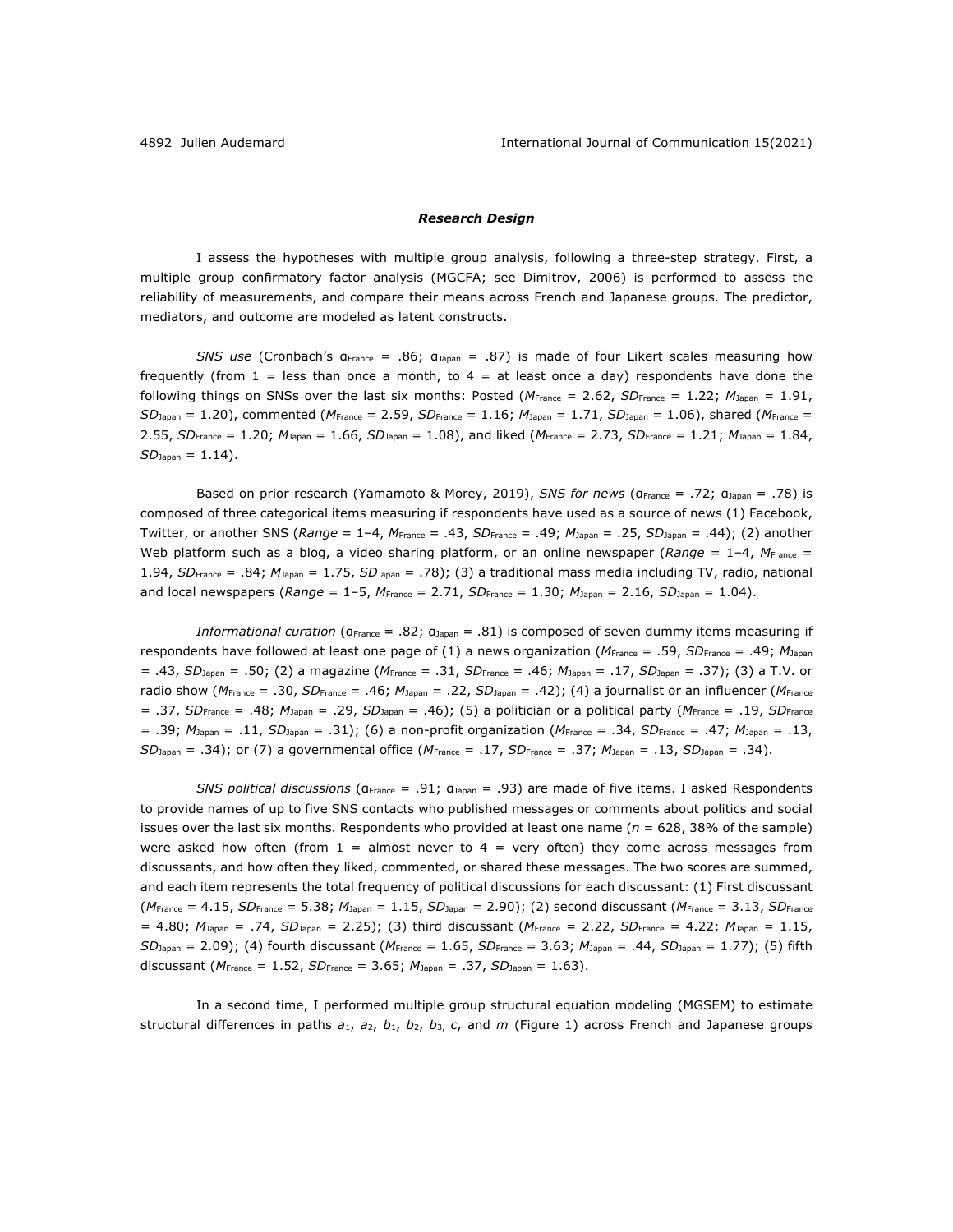(Hypotheses H1, H2, H4, H5, and H6). In this step, correlations between confounders and each latent construct are controlled. Covariates include gender (1 = male; *M*France = 0.47, *SD*France = .50; *M*Japan = .54, *SD*Japan = .50), age (*M*France = 48.39, *SD*France = 15.90; *M*Japan = 49.24, *SD*Japan = 16.1), education (*Range* = 1–4; *M*France = 2.05, *SD*France = 0.91; *M*Japan = 2.20, *SD*Japan = .58), income (*Range* = 1–6; *M*France = 2.34, *SD*France = 1.05; *M*Japan = 3.15, *SD*Japan = 1.15), type of SNS used (1 = Twitter), and size of SNS networks (*M*France = 141.29, *SD*France = 16.46; *M*Japan = 89.25, *SD*Japan = 11.05).5 Direct effect of *Interest in politics* (*Range* = 1– 4; *M*France = 2.60, *SD*France = 1.00; *M*Japan = 2.08, *SD*Japan = .87) on *SNS political discussions* is also estimated. Since *interest in politics* is a moderator, it is modeled as a single-indicator latent construct, with its residual variance set to 0 (Schoemann & Jorgensen, 2021).

The last step estimates the moderating effect of *interest in politics* (H3 and H7) by adding a latent interaction term between the moderator and *SNS use*, using a parceling strategy (Aytürk, Cham, Jennings, & Brown, 2020).

All analyses were realized with the lavaan package from R (Rosseel, 2012). This package estimates regression models with endogenous ordinal variables using a mean-and-variance-adjusted weight least squares estimator to compute robust standard errors (Brown, 2006), accounting for heteroscedasticity and non-normality.

#### **Results**

#### *Multiple Group CFA*

The CFA performed on the pooled sample displays reasonable fit measures (χ2(146) = 597.77, *CFI* = .988, *TLI* = .986, *RMSEA* = .043 [90% *CI* = .040,.047], *SRMR* = .066). The model also fits the data well for the two groups taken separately, with good fit measures for both cases and acceptable reliability indices (Figure 2).

<sup>5</sup> Covariates are residualized and mean-centered to reduce multicollinearity.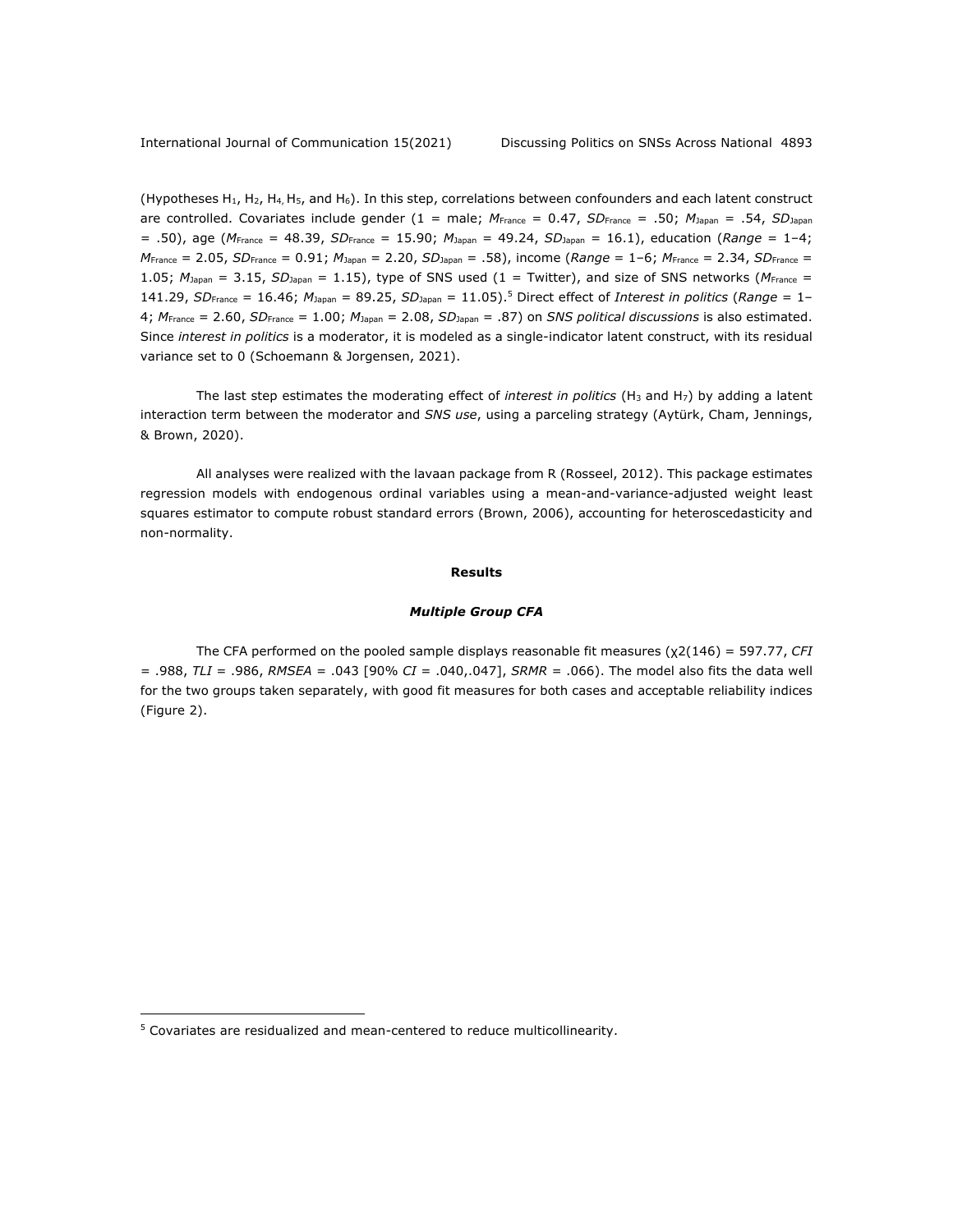

*Note*. Parameters for the Japanese group are in parentheses. All coefficients are significant at the .001 level.



Table 2 provides results for measurement invariance testing. The chi-square difference between configural and metric models is significant, suggesting no perfect invariance of loadings across the two groups. The modification indices (MIs) reported with lavaan suggest setting free the loading of the item "share," which leads to a partial metric model with better fit indices. The chi-square test between configural and partial metric models is not significant, allowing for testing the invariance of items' intercepts and thresholds. The scalar model differs from the partial metric model, and MIs suggest releasing the thresholds of items "NPO page" and "news source: Web." The partial scalar model is not significantly different from the partial metric model according to the chi-square test. Measurement invariance across the two groups seems sufficiently high (Steinmetz, 2010) to evaluate their mean difference on latent constructs using structured means analysis, with the French group as the reference group (Dimitrov, 2006).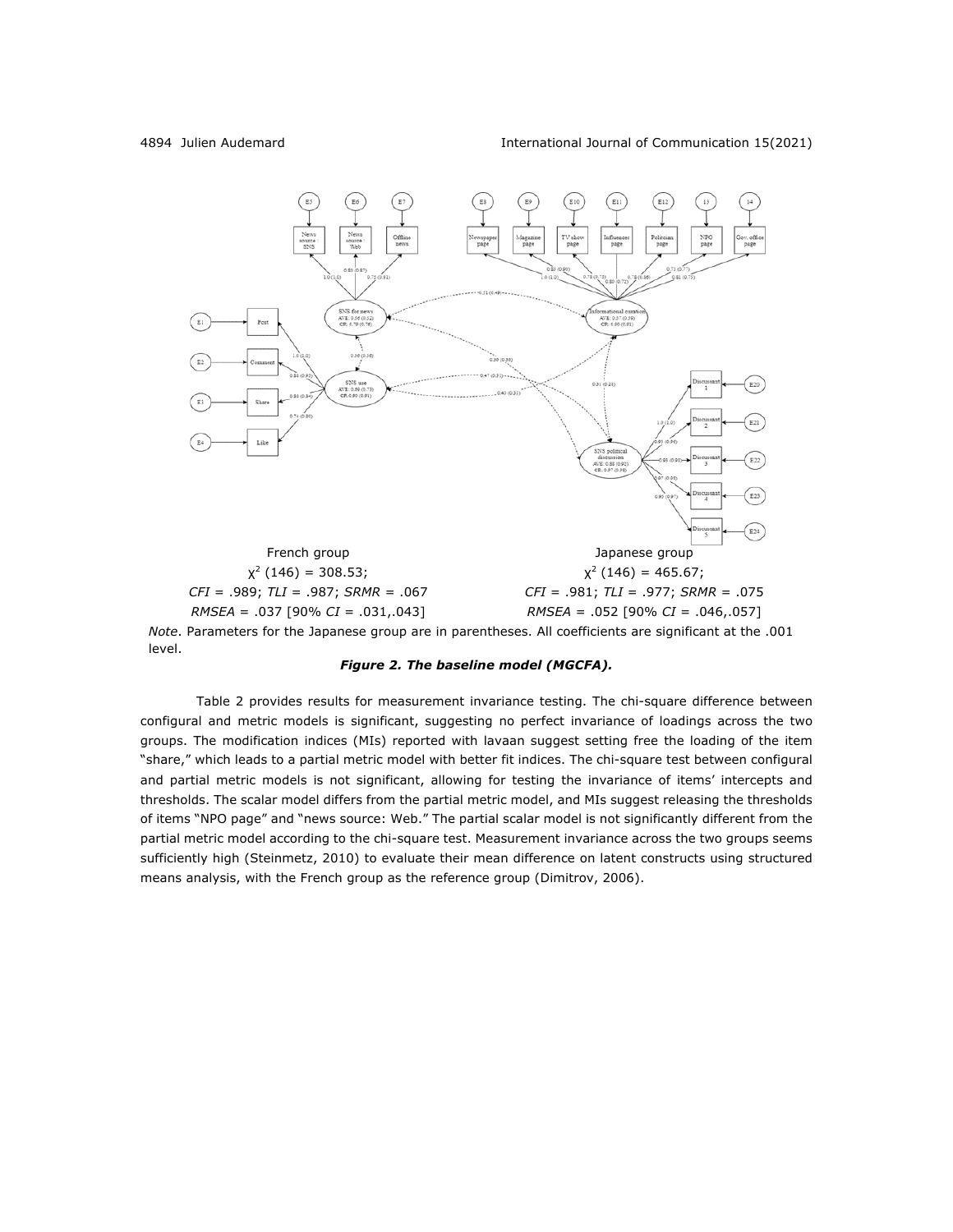| Model             | ¥ <sup>2</sup> | Df  | $\Delta$ $\chi^2$ | CFI  | TLI  | <b>RMSEA [90% CI]</b> | <b>SRMR</b> |
|-------------------|----------------|-----|-------------------|------|------|-----------------------|-------------|
| 1. Configural     | 638.88         | 252 |                   | .988 | .985 | $.043$ $[.039, .047]$ | .061        |
| 2. Metric         | 826.73         | 307 | $26.09*$          | .983 | .981 | $.045$ $[.042; .049]$ | .072        |
| 3. Metric partial | 814.11         | 306 | 19.70             | .984 | .982 | $.045$ $[.041; .049]$ | .072        |
| 4. Scalar         | 857.32         | 317 | $72.46***$        | .983 | .981 | $.046$ $[.042; .049]$ | .072        |
| 5. Scalar partial | 821.44         | 313 | 11.70             | .984 | .982 | $.045$ $[.041; .048]$ | .071        |

#### *Table 2. Test of Measurement Invariance.*

*Note*. Configural: no invariance; Metric: factor loadings; Metric partial: factor loadings + free loading for "Share"; Scalar: factor loadings + item intercepts and thresholds; Scalar partial: factor loadings + item intercepts and thresholds + free thresholds for "Share," "NPO page," and "News source: Web."

Consistently with previous findings, structured means analysis shows that French respondents display higher means on each construct at the .001 level ( $a_{SNS use} = 0.707$ ;  $a_{SNS for news} = .535$ ;  $a_{Informational}$  $curation = .407;$   $Q$ SNS political discussions =  $2.342$ ).

#### *Multiple Group SEM*

Starting with the partial scalar model, regression paths are introduced, as well as covariates.<sup>6</sup> This baseline model, where all regression paths are freely estimated, displays reasonable fit measures ( $\chi^2$ (595) = 1852.16, *CFI* = .969, *TLI* = .963, RMSEA = .051 [90% *CI* = .048, 0.053], *SRMR* = .071). We observe a significant drop in fit indices when all regression paths are set to be equal across groups ( $\chi^2(602) = 2050.80$ , Δχ2 = 101.88 (*p* < .001), *CFI* = .964, *TLI* = .958, *RMSEA* =.054 [90% *CI* = .052, .057], *SRMR* = .073), suggesting a more extensive analysis to detect structural invariance. The MIs suggest releasing paths *a*1, *a*2, *b*3, and *c*. This partially constrained model is well-fitted and not significantly different from the baseline model (χ2(598) = 1865.41, Δχ2 = 4.47 (*p* = .215), *CFI* = .969, *TLI* = .963, *RMSEA* = .051 [90% *CI* = .048, .053], *SRMR* = .071).

The hypothesized effects are computed from this last model (Table 3). Hypothesis 1 is supported by findings since paths *a*1, *b*1, and *c* are positive and significant for each group. Using SNSs is associated with more news-seeking attitudes, and each of these variables increases the frequency of political discussions on SNSs. For each sample, the mediation effect of *SNS for news* is partial: The largest part of the total effect of *SNS use* on *SNS political discussions* is not related to news-seeking attitudes.

The strength of this mediation differs across groups. From Table 3, we can estimate it represents 18% of the total effect for the French group and 36% for the Japanese group. While the effect of *SNSs for news* on *SNS political discussions* is similar for both groups, for Japanese respondents, regression coefficients for path *a*1, and even more for path *c*, are significantly weaker. These results support Hypothesis 4, which predicted that the direct effect of *SNS use* on *SNS political discussions* would be weaker for Japanese respondents. They also confirm findings made by previous studies about the lower tendency of Japanese users to seek political content on SNSs. Nevertheless, they demonstrate that discussing politics on SNSs is more dependent on news-seeking attitudes for the Japanese group. Thus, Hypothesis 5 is rejected.

 $6$  The correlation matrix of latent variables and covariates can be found in the Appendix.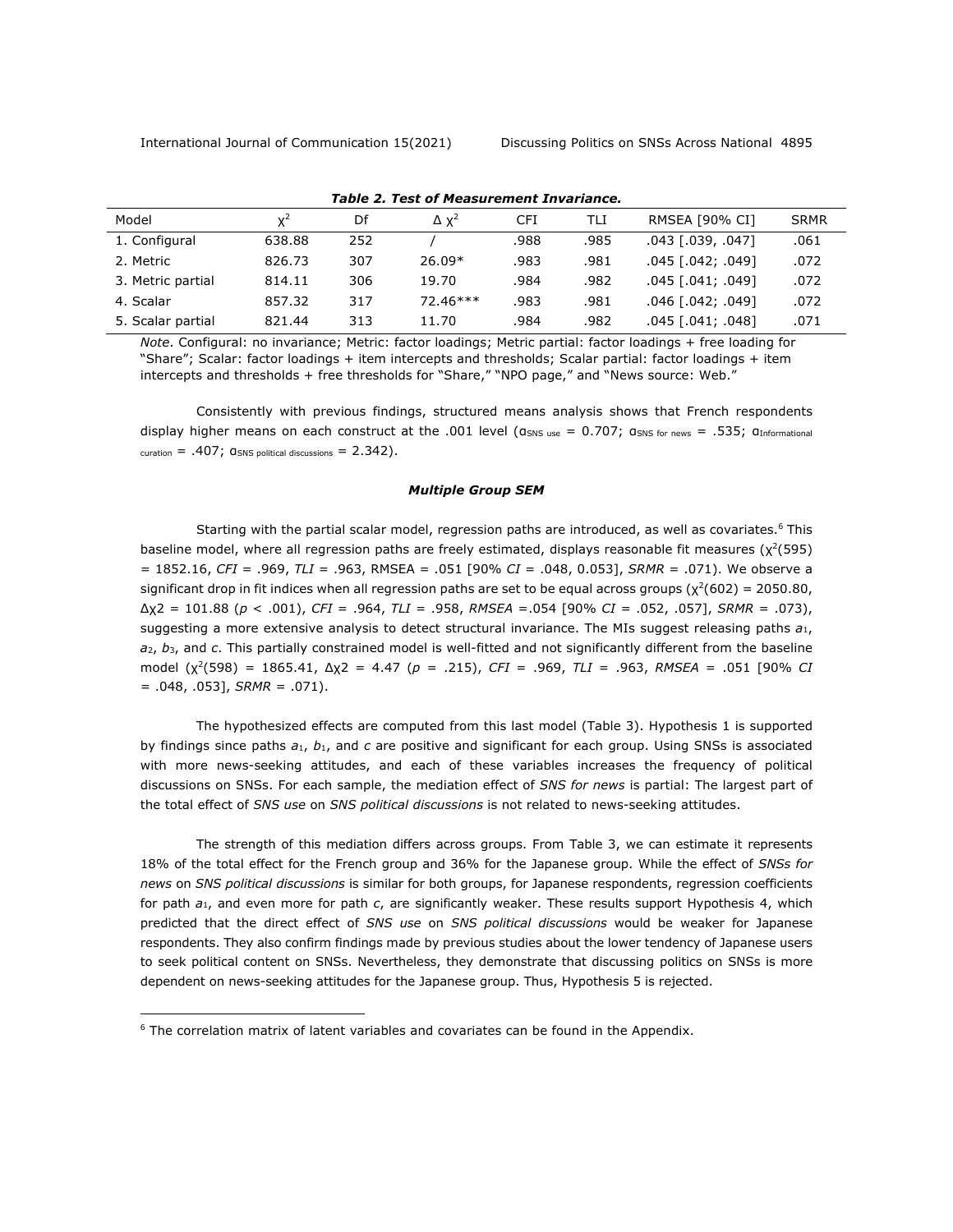Following news providers does not lead to discussing politics for French or Japanese respondents, making the mediating effect of *informational curation* not significant for each group. This result suggests that SNS users of the two groups, including news seekers, find political discussants more among their friend networks than on pages of avowed news providers. Thus, Hypotheses 2 and 6 are rejected. Nevertheless, it is interesting to note that paths *b*<sup>2</sup> and *b*<sup>3</sup> differ across samples. The (direct) effect of *SNS use* on *informational curation* is significantly higher for French respondents, while the effect of *SNS for news* on *informational curation* is significantly higher for Japanese respondents. The first difference might denote a prevalence of news finds me attitudes in the French group—that is, users who do not actively seek news on SNSs but rely on news providers' pages to stay informed. The second difference can be explained because political discussions on SNSs are scarcer in Japanese social media, making news seekers rely more on news accounts than on network others.

| Paths                                                                                  | Point Estimate | 95% CI                   |
|----------------------------------------------------------------------------------------|----------------|--------------------------|
| SNS use $\rightarrow$ SNS news (a <sub>1</sub> )                                       | .92            | .64 to 1.20              |
|                                                                                        | (.46)          | $(.32 \text{ to } .59)$  |
| SNS use $\rightarrow$ Informational curation (a <sub>2</sub> )                         | .56            | .32 to .79               |
|                                                                                        | (.13)          | $(-.04 \text{ to } .29)$ |
| SNS news $\rightarrow$ SNS political discussions ( $b_1$ )                             | .29            | .14 to .44               |
|                                                                                        | (.29)          | $(.14 \text{ to } .44)$  |
| Informational curation $\rightarrow$ SNS political discussions (b <sub>2</sub> )       | $-.04$         | $-.13$ to.05             |
|                                                                                        | $(-.04)$       | $(-13 \text{ to } 05)$   |
| SNS news $\rightarrow$ Informational curation ( $b_3$ )                                | .53            | .38 to .76               |
|                                                                                        | (1.12)         | $(.79 \text{ to } 1.14)$ |
| SNS news mediating effect $(a_1 \times b_1)$                                           | .27            | .11 to .43               |
|                                                                                        | (.13)          | $(.06 \text{ to } .21)$  |
| Informational curation mediating effect $(b_3 \times b_2)$                             | $-.02$         | $-.08$ to $.03$          |
|                                                                                        | $(-.04)$       | $(-.15 \text{ to } .06)$ |
| Total indirect effects $(a_1 \times b_1 + a_2 \times b_2 + a_1 \times b_3 \times b_2)$ | .23            | .12 to .33               |
|                                                                                        | (.11)          | $(.06 \text{ to } .16)$  |

*Table 3. Decomposition of Hypothesized Effects from the Partially Constrained MGSEM.*

*Note*. *N* = 1,640. Path estimates are unstandardized coefficients. Effects are computed via bootstrapping with 5,000 samples and biased corrected confidence intervals. Coefficients and CIs for the Japanese group are in parentheses. Bold and italic characters represent invariant parameters.

(.25)

*(.09)*

.93 to 1.55 (.16 to .33)

*.01 to .17 (.01 to .17)*

SNS use  $\rightarrow$  SNS political discussions (*c*) 1.24

Interest in politics  $\rightarrow$  SNS political discussions  $(m)$  **.09** 

The coefficient for *interest in politics* is positive, significant, and invariant across the two groups. SNS political discussions increase as users' interest in politics gets higher.

The interaction term between *interest in politics* and *SNS use* is finally introduced to test Hypotheses 3 and 7. This interaction effect is positive and significant for each group (*B*France = .65, *SE* = .04,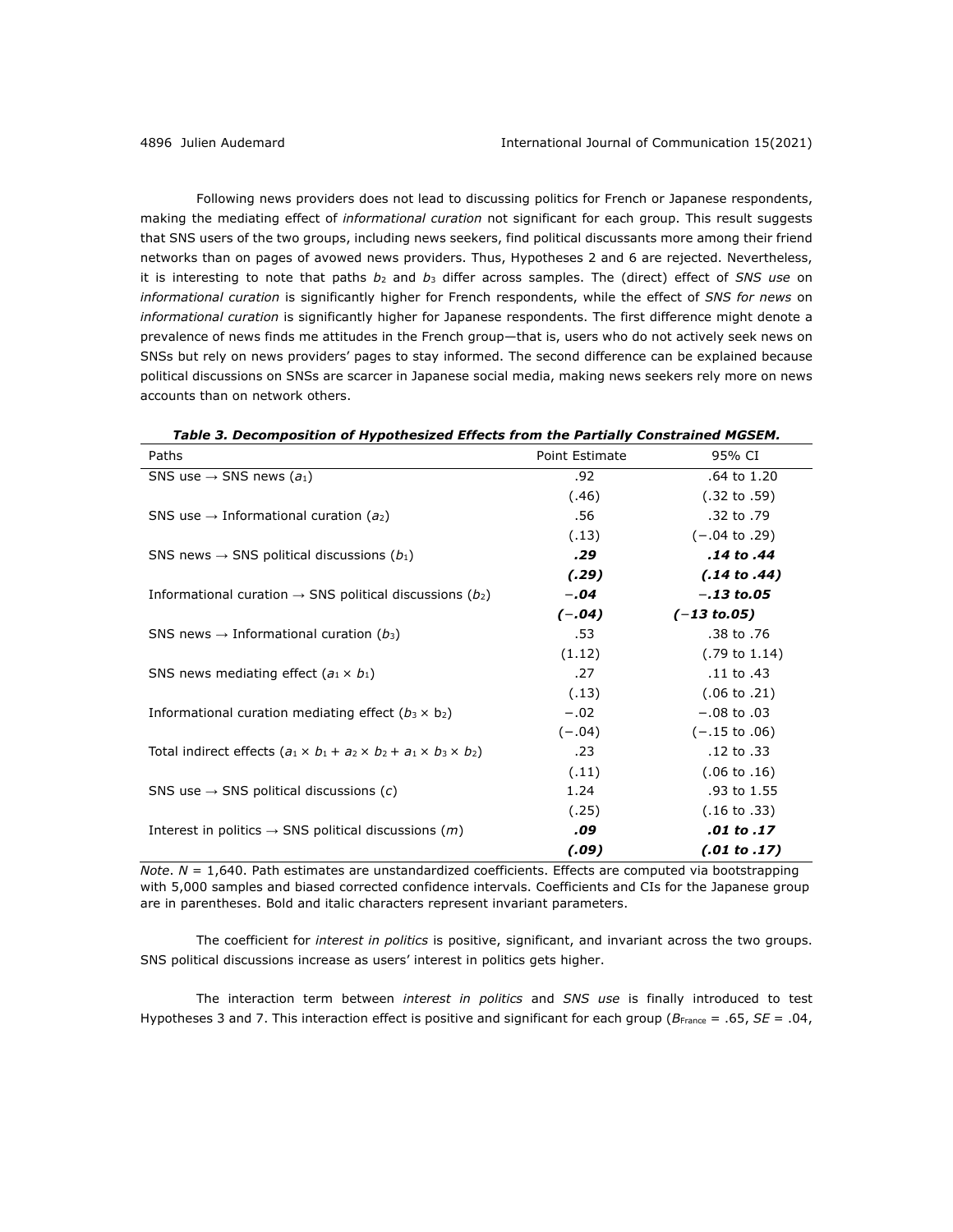*p* < .001; *B*Japan = .33, *SE* = .03, *p* < .001). Probing of the interaction shows that, across values of *interest in politics*, <sup>7</sup> simple slopes of *SNS use* are positive, but the predictor effect is stronger as the value of the mediator increases (Figure 3). Thus, Hypothesis 3 is supported. Conversely, according to these results, the moderating effect of *interest in politics* is stronger for French users than for Japanese users. Accordingly, Hypothesis 7 is not supported.

French group and the state of the state of the Japanese group



*Figure 3. Simple slopes of SNS use depending on values of interest in politics.*

#### *Discussion*

Previous works have suggested that SNS users are exposed to political content incidentally through messages posted by network friends, regardless of their interest in politics (Bode, 2016). Therefore, incidental exposures would reduce the gap between informed and non-informed citizens (Valeriani & Vaccari, 2016). In this article, I tried to put this idea to the test by identifying factors of political discussions on SNSs and comparing the impact of these factors across two groups of users from different national contexts.

At the end of this study, I can highlight two major results. First, for the two groups studied in this article, discussing politics on SNSs is not wholly dependent on active news-seeking attitudes or personal news curation. Consistent with previous findings, this study acknowledges the importance of personal contact for spreading political information on SNSs (Bergström & Belfrage, 2018). This result suggests that, like in offline settings (Walsh, 2004), people come across political content transmitted by online friends, sometimes unexpectedly. Does it mean that SNS political discussions are "happy incidents" (Kümpel, 2020,

<sup>7</sup> Simple slopes estimated at 1 standard deviation below the mean of the moderator (-1), the mean of the moderator (0), and 1 standard deviation above the mean of the moderator (1).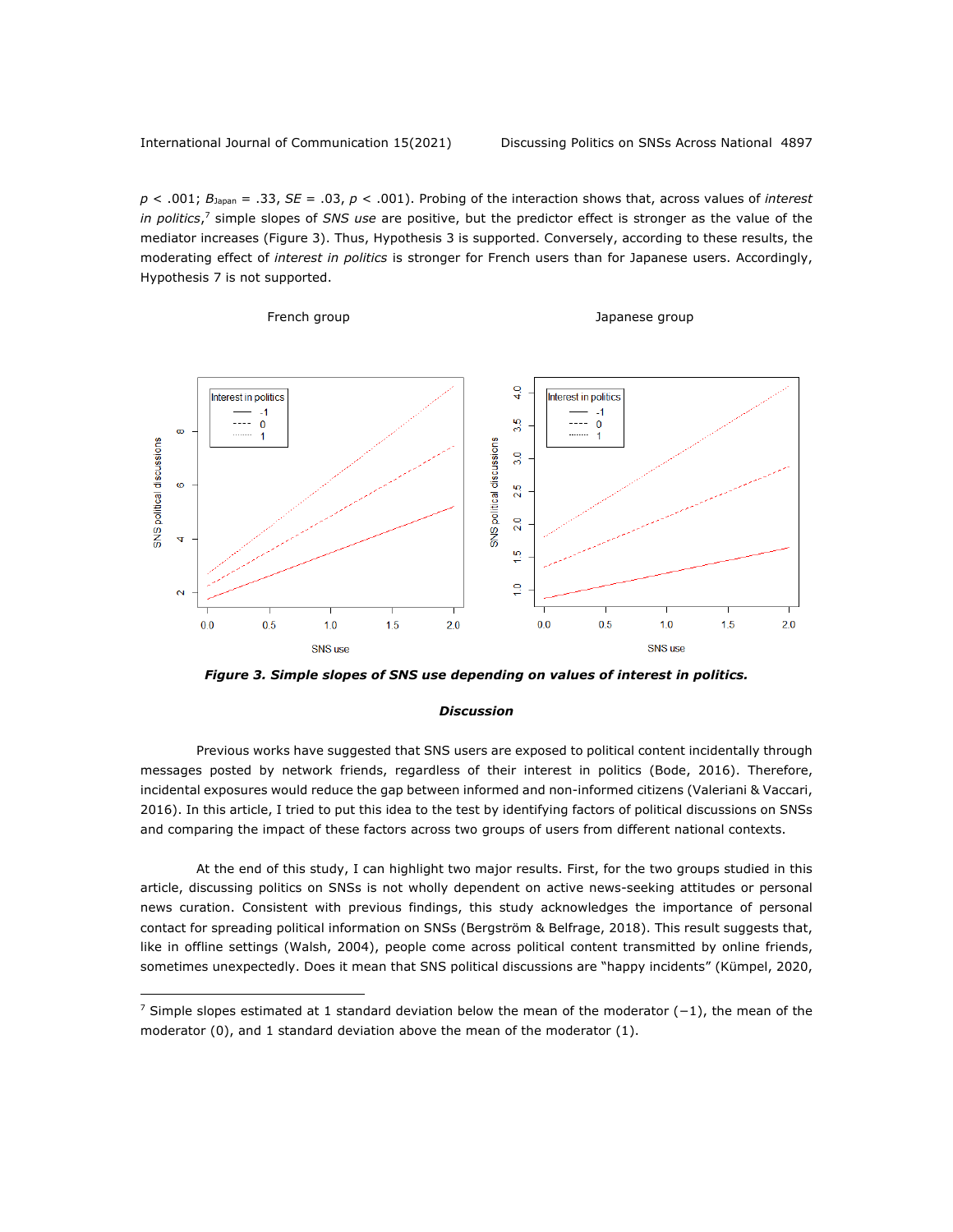p. 1084)? The results presented in this article show that they are not, because chances of finding political discussants on SNSs differ according to users' interest in politics. For each group, SNS use fosters more political discussions for interested users, even after accounting for active news seeking. This first result undermines the thesis of incidental exposures to political information on SNSs.

Second, the findings of this study show that (1) Japanese participants discuss politics on SNSs less than French ones, and that (2) discussing politics on SNSs is, for the members of the Japanese group, more dependent on intentional news seeking. As the results suggest, this is a consequence of the poorly politicized SNS environment among the Japanese group, where users are hardly interested in politics, do not actively seek news, and hardly discuss public issues. If the data do not provide a clear explanation for this result, it suggests that the theoretical framework assessed in this article does not adequately describe what happens on SNSs in different cultural settings. In addition, the study of the Japanese group draws attention to the significance of awareness of public issues in the whole SNS environment to understand, beyond users' interest in politics, the logic of political discussion on social media. The present study encourages future works to address the relationship between national context and the spread of political information on social media.

To what extent are the results presented in this study reliable? Because this study is based on cross-sectional data, we cannot confirm that the observed correlations imply causal mechanisms. However, to answer this question, I compared the baseline MGSEM with two competing reverse causation models (Figure 4). In the first one, *SNS political discussions* turn to a moderator and causes *SNS for news* and *informational curation*. In the second, *SNS use* and *SNS for news* are predictors of *SNS political discussions*, which have a causal effect on *interest in politics*. Each model displays good fit indices. The first reverse model shows that *SNS political discussions* have a positive although limited effect on *SNS use for news* in both groups. This indicates an asymmetrical reciprocal causation between these two variables. The second alternative model confirms the weight of news-seeking attitudes on *SNS political discussions* for the Japanese group: When *SNS for news* does not moderate the relationship between *SNS use* and *SNS political discussions*, the latter becomes not significant. Additionally, while discussing politics on SNSs positively affects users' interest in politics for the French group, this relationship is negative for the Japanese group. While it alleviates the findings concerning the French sample provided by the baseline model, suggesting that discussing politics on SNSs fosters users' interest in politics, this result also questions the consequences of SNS activities for citizens' engagement in Japan.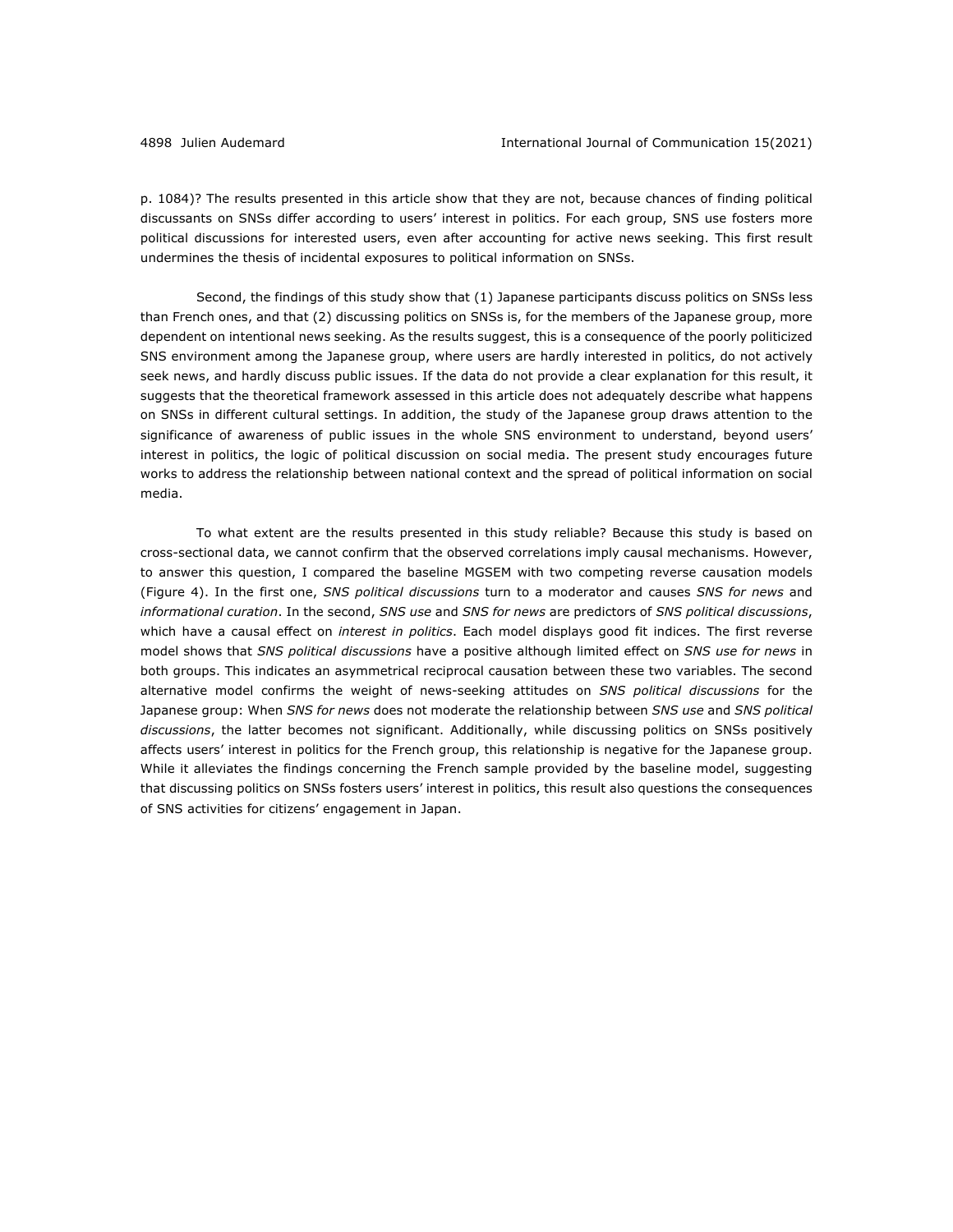



This study has other limitations. I have restricted the analysis of SNS political discussions to Facebook and Twitter. As noted above, citizens, especially in Japan, also use other SNSs, instant messaging, and media services. In the same vein, Facebook and Twitter are very different platforms, and several authors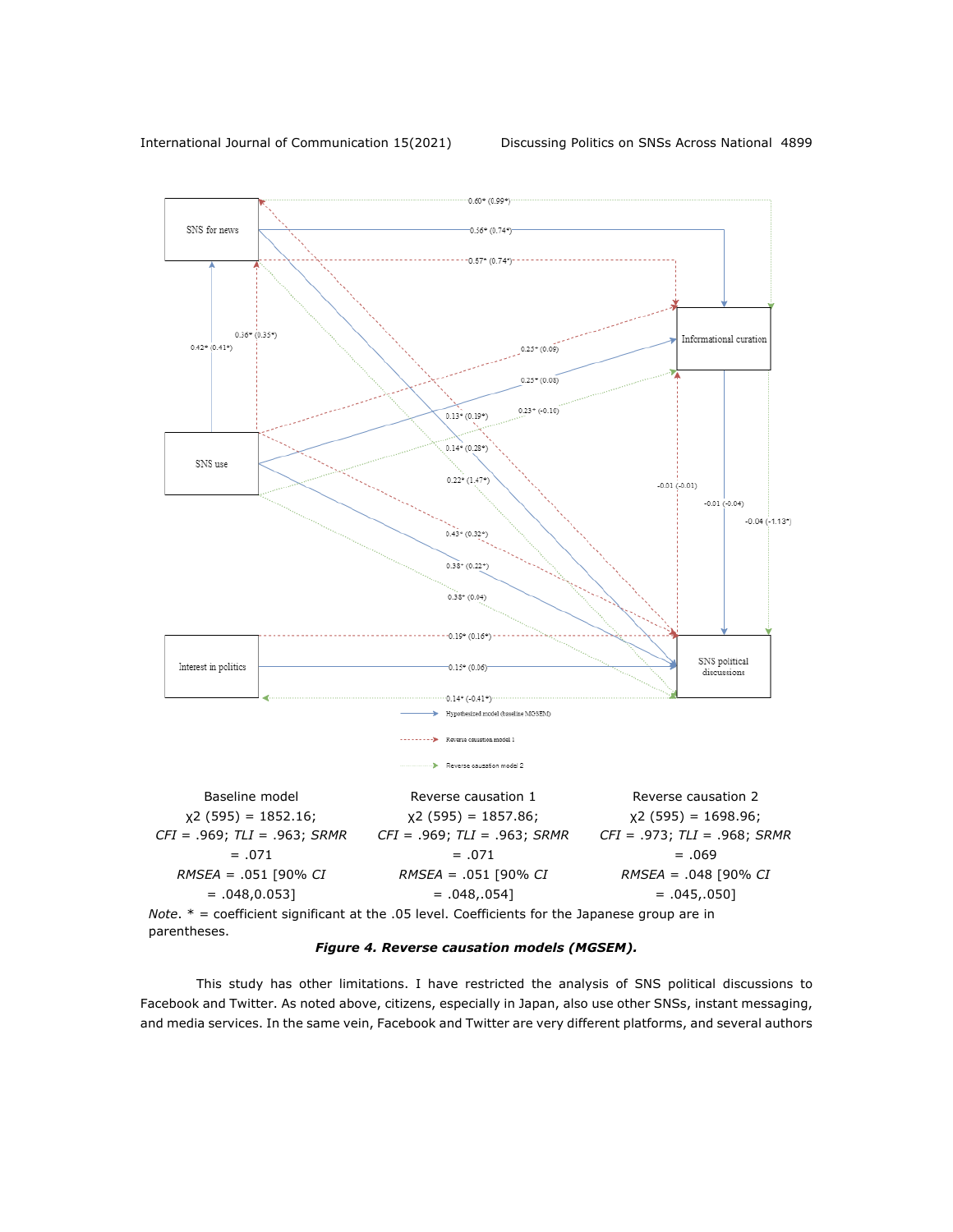categorize Twitter as a microblogging platform more than as an SNS. Also, previous works have shown that political content circulates differently on the two platforms (Valenzuela, Correa, & Gil de Zúñiga, 2018). An additional step for future research would be to compare how news and political information spread within and across different websites.

Despite these limitations, this article brings relevant, although modest, insights for communication studies. The results presented in this article are incentives to consider users' motives and national context more systematically when assessing the communication of political content on social media. From this perspective, this article brings new evidence about the complexity of the mechanisms that foster exposure to political information in online settings.

#### **References**

- Abe, H., Shindo, M., & Kawato, S. (1993). *Government and politics of Japan*. New York, NY: Columbia University Press.
- Allik, J., & Realo, A. (2004). Individualism–collectivism and social capital. *Journal of Cross-Cultural Psychology, 35*(1), 29–49. doi:10.1177/0022022103260381
- Aytürk, E., Cham, H., Jennings, P. A., & Brown, J. L. (2020). Latent variable interactions with orderedcategorical indicators: Comparisons of unconstrained product indicator and latent moderated structural equations approaches. *Educational and Psychological Measurement, 80*(2), 262–292. doi:10.1177/0013164419865017
- Barker, V., & Ota, H. (2011). Mixi diary versus Facebook photos: Social networking site use among Japanese and Caucasian American females. *Journal of Intercultural Communication Research, 40*(1), 39–63. doi:10.1080/17475759.2011.558321
- Barthel, M., Shearer, E., Gottfried, J., & Mitchell, A. (2015). *The evolving role of news on Twitter and Facebook*. Washington, DC: Pew Report.
- Bennett, S. E., Flickinger, R. S., & Rhine, S. L. (2000). Political talk over here, over there, over time. *British Journal of Political Science, 30*(1), 99–119. doi:10.1017/S0007123400000053
- Bergström, A., & Belfrage, M. J. (2018). News in social media. Incidental consumption and the role of opinion leaders. *Digital Journalism, 6*(5), 583–598. doi:10.1080/21670811.2018.1423625
- Bimber, B. (2008). The Internet and political fragmentation. In P. F. Nardulli (Ed.), *Domestic perspectives on contemporary democracy* (pp. 155–170). Chicago: University of Illinois Press.
- Bode, L. (2016). Political news in the news feed: Learning politics from social media. *Mass Communication and Society, 19*(1), 24–48. doi:10.1080/15205436.2015.1045149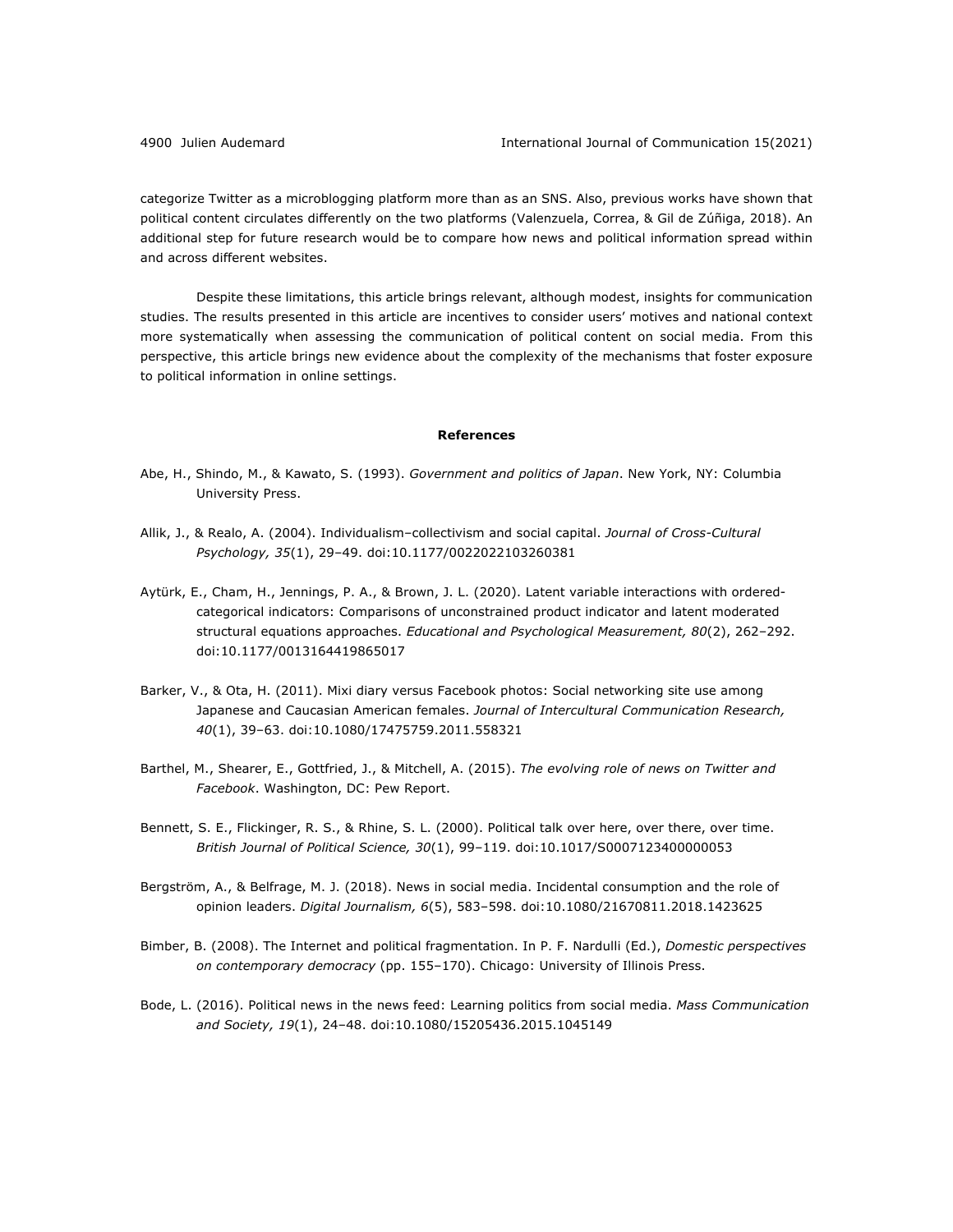- Bonfadelli, H. (2002). The Internet and knowledge gaps. A theoretical and empirical investigation. *European Journal of Communication, 17*(1), 65–84. doi:10.1177/0267323102017001607
- boyd, d. m., & Ellison, N. B. (2007). Social network sites: Definition, history, and scholarship. *Journal of Computer-Mediated Communication, 13*(1), 210–230. doi:10.1111/j.1083-6101.2007.00393.x
- Brown, T. (2006). *Confirmatory factor analysis for applied research*. New York, NY: Guildford Press.
- Brundidge, J. (2010). Encountering "difference" in the contemporary public sphere: The contribution of the Internet to the heterogeneity of political discussion networks. *Journal of Communication, 60*(4), 680–700. doi:10.1111/j.14602466.2010.01509.x
- Cho, S. E., & Park, H. W. (2013). A qualitative analysis of cross-cultural new media research: SNS use in Asia and the West. *Quality & Quantity, 47*(4), 2319–2330. doi:10.1007/s11135-011-9658-z
- Chu, Y., Diamond L., Nathan, A. J., & Shin, D. C. (2008). *How East Asians view democracy*. New York, NY: Columbia University Press.
- Conroy, M., Feezell, J. T., & Guerrero, M. (2012). Facebook and political engagement: A study of online political group membership and offline political engagement. *Computers in Human Behavior, 28*(5), 1535–1546. doi:10.1016/j.chb.2012.03.012
- Diehl, T., Weeks, B. E., & Gil de Zúñiga, H. (2017). Political persuasion on social media: Tracing direct and indirect effects of news use and social interaction. *New Media & Society, 18*(9), 1–21. doi:10.1177/1461444815616224
- Dimitrov, D. M. (2006). Comparing groups on latent variables: A structural equation modeling approach. *Work: A Journal of Prevention, Assessment, and Rehabilitation, 26*(4), 429–436. Retrieved from https://content.iospress.com/dowload/work/wor00576?id=work%2Fwor00576
- Downs, A. (1957). *An economic theory of democracy*. New York, NY: Harper and Row.
- Eveland, W. P., Song, H., & Beck, P. A. (2015). Cultural variations in the relationships among network political agreement, Political discussion frequency, and voting turnout. *International Journal of Public Opinion Research, 27*(4), 461–480. doi:10.1093/ijpor/edv007
- Gil de Zúñiga, H., Diehl, T., & Ardèvol-Abreu, A. (2018). Assessing civic participation around the world: How evaluations of journalists' performance leads to news use and civic participation across 22 countries. *American Behavioral Scientist, 62*(8), 1116–1137. doi:10.1177/0002764218764239
- Gil de Zúñiga, H., Molyneux, L., & Zheng, P. (2014). Social media, political expression, and political participation: Panel analysis of lagged and concurrent relationships. *Journal of Communication, 64*(4), 612–634. doi:10.1111/jcom.12103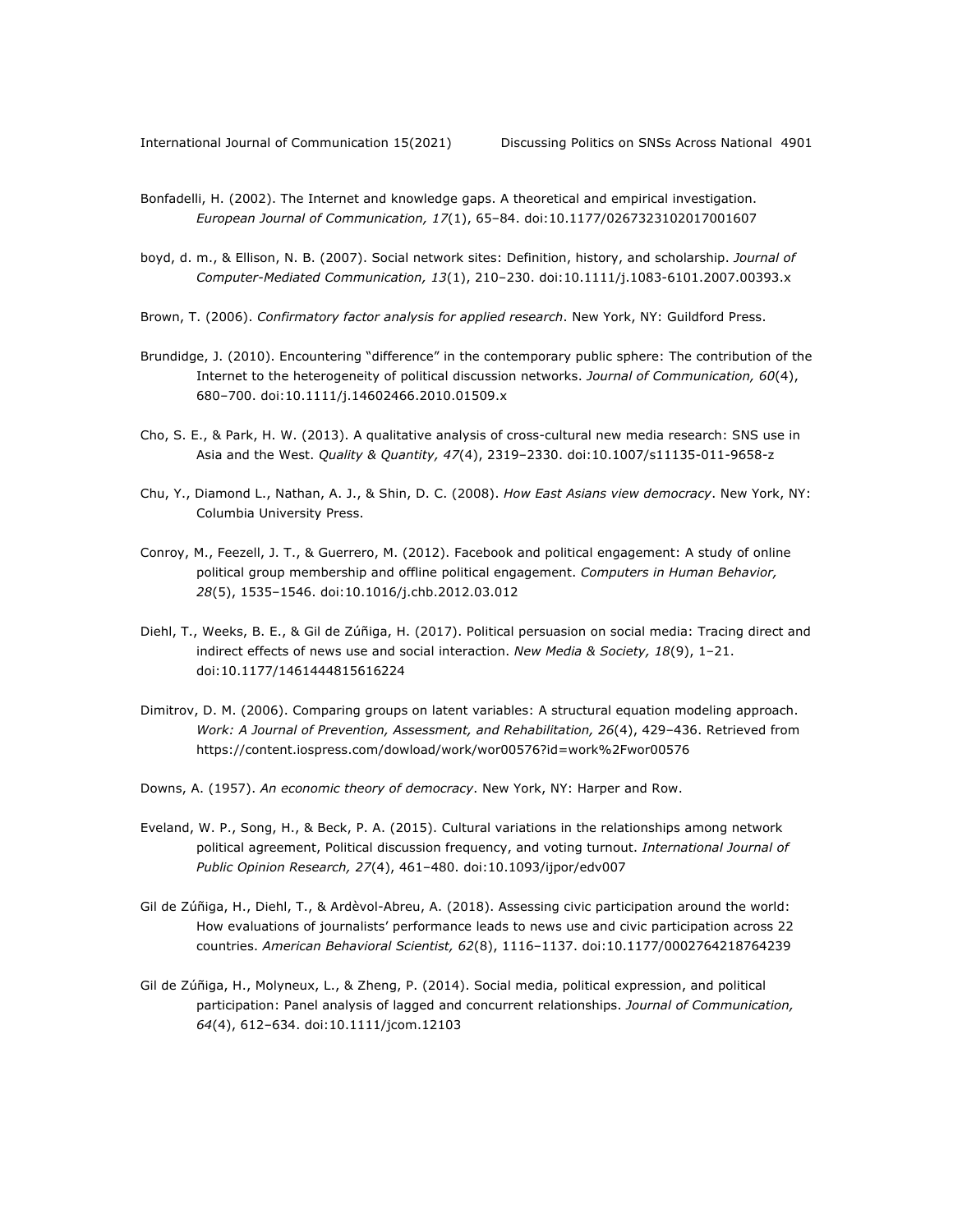- Gil de Zúñiga, H., Strauss, N., & Huber, B. (2020). The proliferation of the "news finds me" perception across societies. *International Journal of Communication, 14*, 1605–1633. doi:1932– 8036/20200005
- Hallin, D. C., & Mancini, P. (2004). *Comparing media systems: Three models of media and politics*. Cambridge, UK: Cambridge University Press.
- Heiss, R., & Matthes, J. (2019). Does incidental exposure on social media equalize or reinforce participatory gaps? Evidence from a panel study. *New Media & Society, 21*(11–12), 2463–2482. doi:10.1177/1461444819850755
- Helgesen, G., & Thomsen, R. (2006). *Politics, culture, and self. East Asian and North European attitudes*. Copenhagen, Denmark: NIAS Press.
- Hirokawa, K., Vannieuwenhuyse, B., Dohi, I., & Miyata, Y. (2001). Comparison of French and Japanese individuals with reference to Hofstede's concepts of individualism and masculinity. *Psychological Report, 89*(2), 243–251. doi:10.2466/pr0.2001.89.2.243
- Hofstede, G. (1980). *Culture's consequences—International differences in work-related values*. London, UK: Sage.
- Hölig, S. (2016). Social participation in online news usage in Europe and its underlying causes: Individual versus structural factors. *European Journal of Communication, 31*(4), 393–410. doi:10.1177/0267323116647237
- Hsu, L. C., Wang, K. Y., Chih, W. H., & Lin, K. Y. (2015). Investigating the ripple effect in virtual communities: An example of Facebook Fan Pages. *Computers in Human Behavior, 51*(Part A), 483–494. doi:10.1016/j.chb.2015.04.069
- Huckfeldt, R., & Sprague, J. (1995). *Citizens, politics, and social communication: Information and influence in an election campaign*. Cambridge, UK: Cambridge University Press.
- Ikeda, K. (2006). Political culture and 'social capital': Eastern and Western perspectives. In G. Helgesen & R. Thomsen (Eds.), *Politics, culture, and self. East Asian and North European attitudes* (pp. 235– 253). Copenhagen, Denmark: NIAS Press.
- Ishii, K. (2014). A comparative study of Facebook users between Japan, US, and Taiwan: Focusing on disclosure of personal information and network homogeneity. *Johotsushin-Gakkaishi, 31*(4), 39– 50. doi:10.11430/jsicr.31.4\_39
- Ishii, K. (2017). Online communication with strong ties and subjective well-being in Japan. *Computers in Human Behavior, 66*, 129–137. doi:10.1016/j.chb.2016.09.033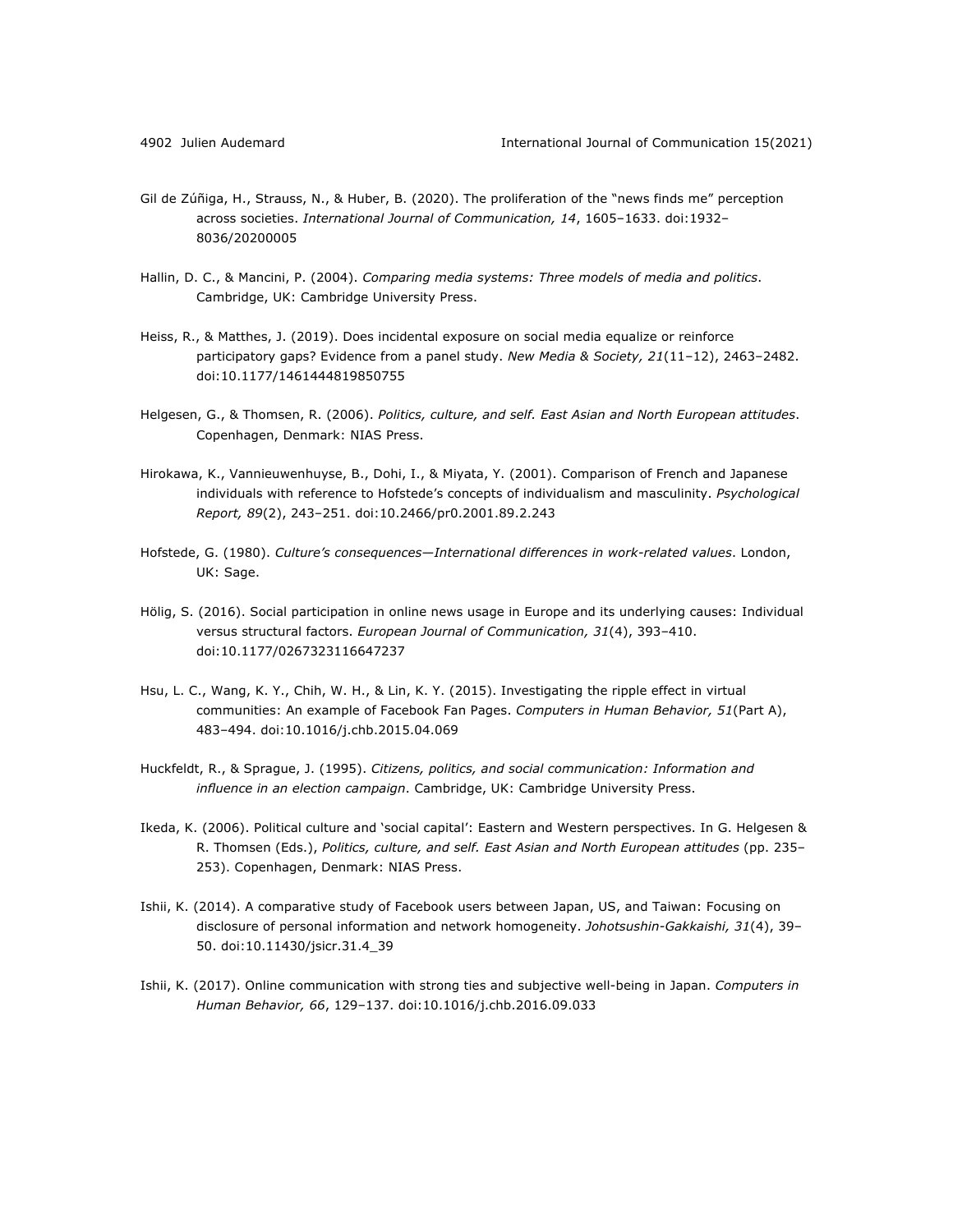- Jennings, M. K., & Markus, G. B. (1988). Political involvement in the later years. A longitudinal survey. *American Journal of Political Science, 32*(2), 302–316. doi:10.2307/2111125
- Kagitcibasi, C. (2005). Autonomy and relatedness in cultural context. Implications for self and family. *Journal of Cross-Cultural Psychology, 36*(4), 403–422. doi:10.1177/0022022105275959
- Karnowski, V., Kümpel A. S., Leonhard, L., & Leiner, D. J. (2017). From incidental news exposure to news engagement. How perceptions of the news post and news usage patterns influence engagement with news articles encountered on Facebook*. Computers in Human Behavior, 76*(1), 42–50. doi:10.1016/j.chb.2017.06.041
- Kim, Y., Chen, H. T., & Gil de Zúñiga, H. (2013). Stumbling upon news on the Internet: Effects of incidental news exposure and relative entertainment use on political engagement. *Computers in Human Behavior, 29*(6), 2607–2614. doi:10.1016/j.chb.2013.06.005
- Kümpel, A. S. (2019). Getting tagged, getting involved with news? A mixed-methods investigation of the effects and motives of news-related tagging activities on social network sites. *Journal of Communication, 69*(4), 373–395. doi:10.1093/joc/jqz019
- Kümpel, A. S. (2020). The Matthew effect in social media news use: Assessing inequalities in news exposure and news engagement on social network sites (SNSs). *Journalism, 21*(8), 1083–1098. doi:10.1177/1464884920915374
- Liu, D., Ainsworth, S. E., & Baumeister, R. F. (2016). A meta-analysis of social networking online and social capital. *Review of General Psychology, 20*(4), 369–391. doi:10.1037/gpr0000091
- Lönnqvist, J-E., & Itkonen, J. V. A. (2016). Homogeneity of personal values and personality traits in Facebook social networks. *Journal of Research in Personality, 60*(1), 24–35. doi:10.1016/j.jrp.2015.11.001
- Marcinkowski, F., & Došenović, P. (2021). From incidental exposure to intentional avoidance: Psychological reactance to political communication during the 2017 German national election campaign. *New Media & Society, 23*(3), 457–478. doi:10.1177/1461444820902104
- Merten, L. (2021). Block, hide, or follow—Personal news curation practices on social media. *Digital Journalism, 9*(8), 1018–1039. doi:10.1080/21670811.2020.1829978
- Milbrath, L. W., & Goel, M. L. (1977). *Political participation*. Chicago, IL: Rand McNally.
- Newman, N., Fletcher, R., Kalogeropoulos, A., Levy, D. A. L., & Nielsen, K. (2018)*. Reuters Institute digital news report 2018*. Oxford, UK: Reuters Institute for the Study of Journalism.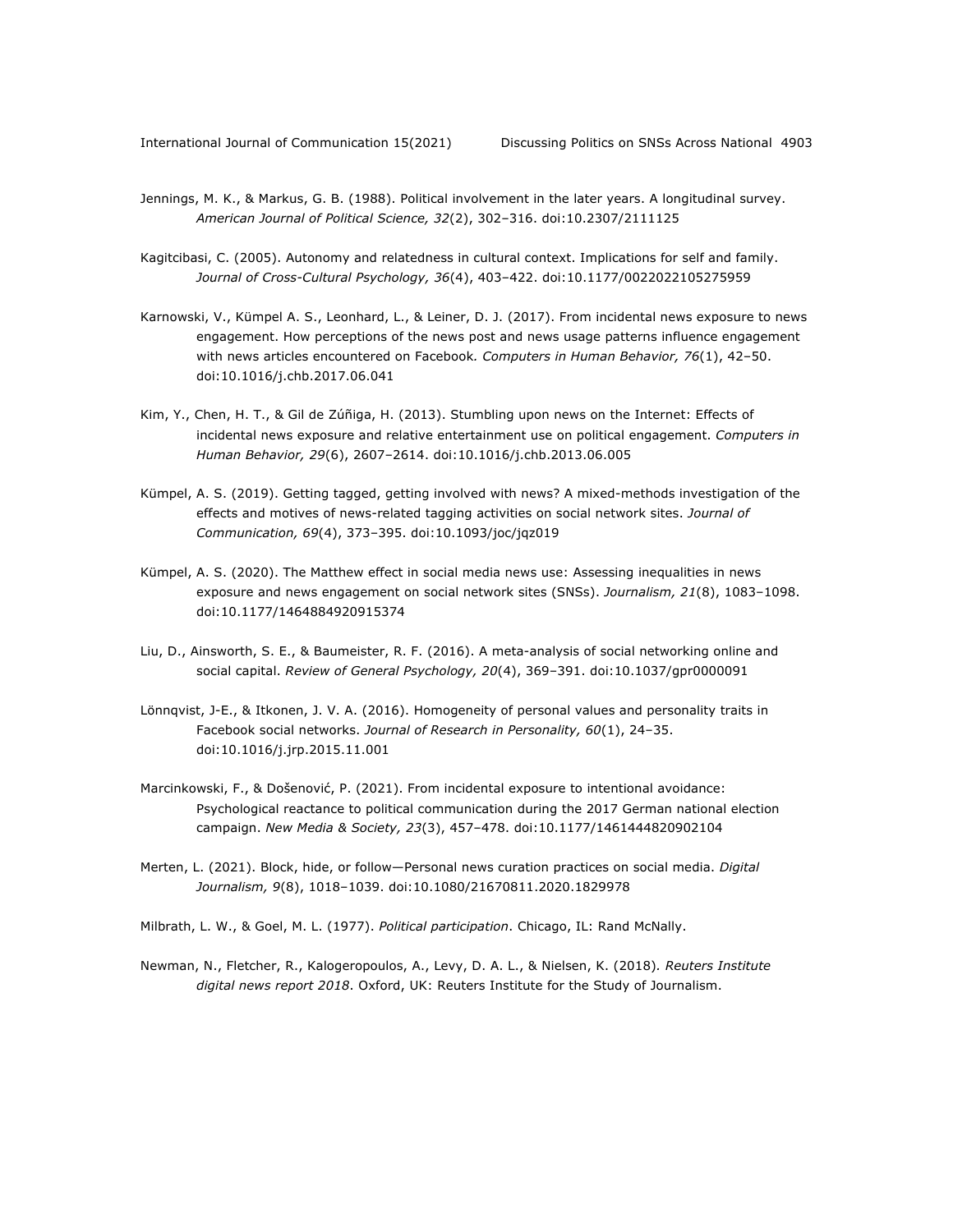- Nielsen, R. K., & Schrøder, K. C. (2014). The relative importance of social media for accessing, finding, and engaging with news: An eight-country cross-media comparison. *Digital Journalism, 2*(4), 472–489. doi:10.1080/21670811.2013.872420
- Nir, L. (2012). Cross-national differences in political discussion: Can political systems narrow deliberation gaps? *Journal of Communication, 62*(3), 553–570. doi:10.1111/j.1460-2466.2012.01648.x
- Norris, P. (2001). *Digital divide: Civic engagement, information poverty, and the Internet worldwide*. Cambridge, UK: Cambridge University Press.
- Oeldorf-Hirsch, A. (2018). The role of engagement in learning from active and incidental news exposure on social media. *Mass Communication and Society, 21*(2), 225–247. doi:10.1080/15205436.2017.1384022
- Ogasahara, M. (2018). Media environments in the United States, Japan, South Korea, and Taiwan. In S. Kiyohara, K. Maeshima, & D. Owen (Eds.), *Internet election campaigns in the United States, Japan, South Korea, and Taiwan* (pp. 79–113). New York, NY: Palgrave-McMillan.
- Ohbuchi, K., & Takahashi, Y. (1994). Cultural styles of conflict management in Japanese and Americans: Passivity, covertness, and effectiveness of strategies. *Journal of Applied Social Psychology, 24*(15), 1345–1366. doi:10.1111/j.1559-1816.1994.tb01553.x
- Park, C. S. (2015). Pathways to expressive and collective participation: Usage patterns, political efficacy, and political participation in social networking sites. *Journal of Broadcasting & Electronic Media, 59*(4), 698–716. doi:10.1080/08838151.2015.1093480
- Poushter, J., Bishop, C., & Chwe, H. (2018). *Social media use continues to rise in developing countries, but plateaus across developed ones*. Pew Research Center. Retrieved from https://medienorge.uib.no/files/Eksterne\_pub/Pew-Research-Center\_Global-Tech-Social-Media-Use\_2018.06.19.pdf
- Prior, M. (2007). *Post-broadcast democracy: How media choice increases inequality in political involvement and polarizes elections*. Cambridge, UK: Cambridge University Press.
- Quan-Haase, A., & Young, A. L. (2010). Uses and gratifications of social media: A comparison of Facebook and instant messaging. *Bulletin of Science Technology & Society, 30*(5), 350–361. doi:10.1177/0270467610380009
- Robertson, S. P., Vatrapu, R. K., & Medina, R. (2010). Off the wall political discourse: Facebook use in the 2008 U.S. presidential election. *Information Polity, 15*(1–2), 11–31. doi:10.3233/IP-2010-0196
- Rosseel, Y. (2012). Lavaan: An R package for structural equation modeling. *Journal of Statistical Software, 48*(2), 1–36. doi:10.18637/jss.v048.i02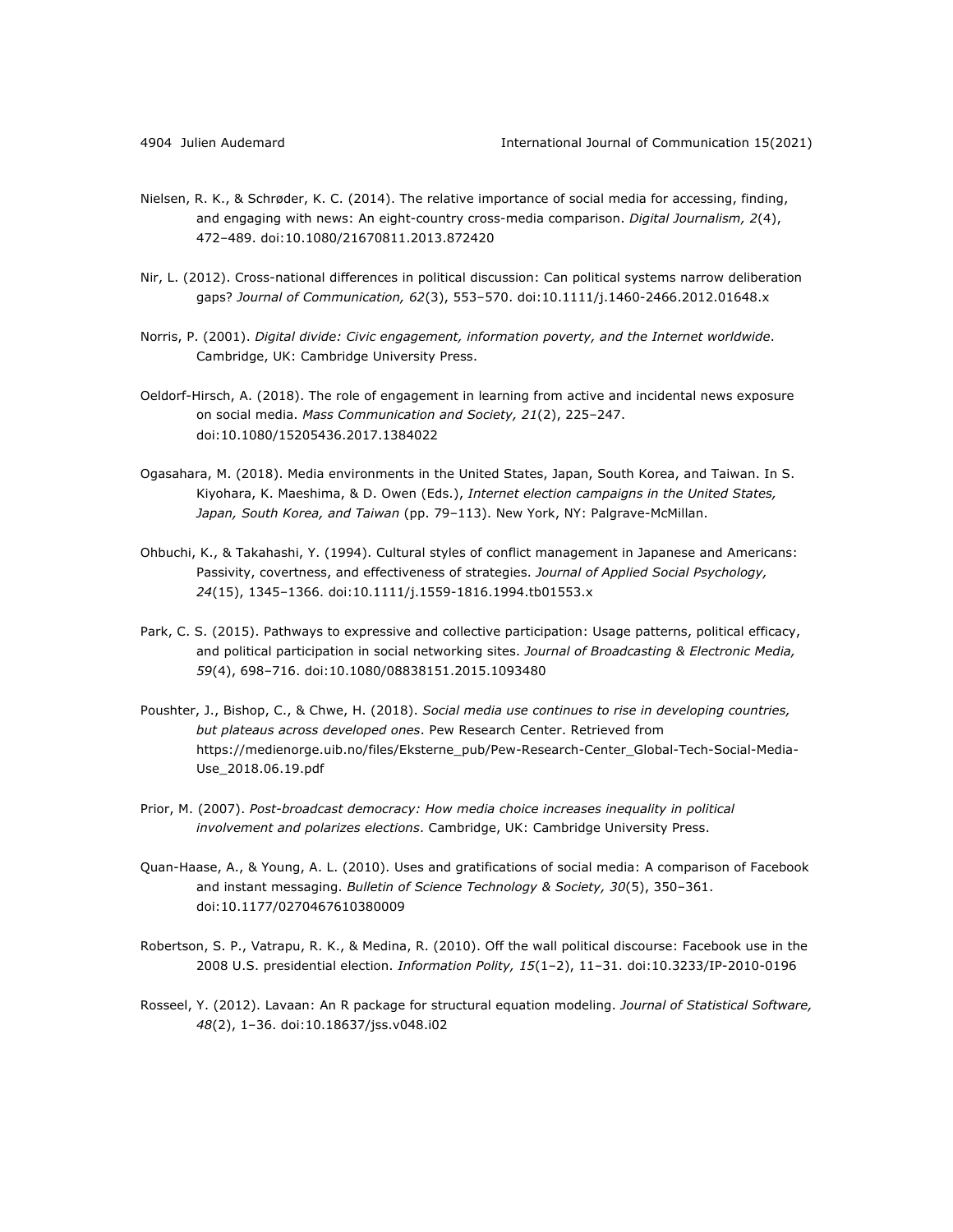- Scheffauer, R., Goyanes, M., & Gil de Zúñiga, H. (2021). Beyond social media news use algorithms: How political discussion and network heterogeneity clarify incidental news exposure. *Online Information Review, 45*(3), 633–650. doi:10.1108/OIR-04-2020-0133
- Schoemann, A. M., & Jorgensen, T. D. (2021). Testing and interpreting latent variable interactions using the semTools package. *Psych, 3*(3), 322–335. doi:10.3390/psych3030024
- Shahin, S., Saldaña, M., & Gil de Zúñiga, H. (2021). Peripheral elaboration model: The impact of incidental news exposure on political participation. *Journal of Information Technology & Politics, 18*(2), 148–163. doi:10.1080/19331681.2020.1832012
- Sheldon, P., Rauschnabel, P. A., Antony, M. G., & Car, S. (2017). A cross-cultural comparison of Croatian and American social network sites: Exploring cultural differences in motives for Instagram use. *Computers in Human Behavior, 75*, 643–651. doi:10.1016/j.chb.2017.06.009
- Sproull, L. S., & Kiesler, S. B. (1991). *Connections: New ways of working in the networked organization*. Cambridge, MA: MIT Press.
- Steinmetz, H. (2010). Estimation and comparison of latent means across cultures. In P. Schmidt, J. Billiet, & E. Davidov (Eds.), *Cross-cultural analysis: Methods and applications* (pp. 85–116). Oxford, UK: Routledge.
- Straits, B. C. (1991). Bringing strong ties back in: Interpersonal gateways to political information and influence. *Public Opinion Quarterly, 55*(3), 432–448. doi:10.1086/269272
- Tewksbury, D., Weaver, A. J., & Maddex, B. D. (2001). Accidentally informed: Incidental news exposure on the World Wide Web. *Journalism & Mass Communication Quarterly, 78*(3), 533–554. doi:10.1177/107769900107800309
- Thomson, R., Yuki, M., & Ito, N. (2015). A socio-ecological approach to national differences in online privacy concern: The role of relational mobility and trust. *Computers in Human Behavior, 51*(Part A), 285–292. doi:10.1016/j.chb.2015.04.068
- Thorson, K., & Wells, C. (2016). Curated flows: A framework for mapping media exposure in the digital age. *Communication Theory, 26*(3), 309–328. doi:10.1111/comt.12087
- Valenzuela, S., Correa, T., & Gil de Zúñiga, H. (2018). Ties, likes, and tweets: Using strong and weak ties to explain differences in protest participation across Facebook and Twitter use. *Political Communication, 35*(1), 117–134. doi:10.1080/10584609.2017.1334726
- Valeriani, A., & Vaccari, C. (2016). Accidental exposure to politics on social media as online participation equalizer in Germany, Italy, and the United Kingdom. *New Media & Society, 18*(9), 1857–1874. doi:10.1177/1461444815616223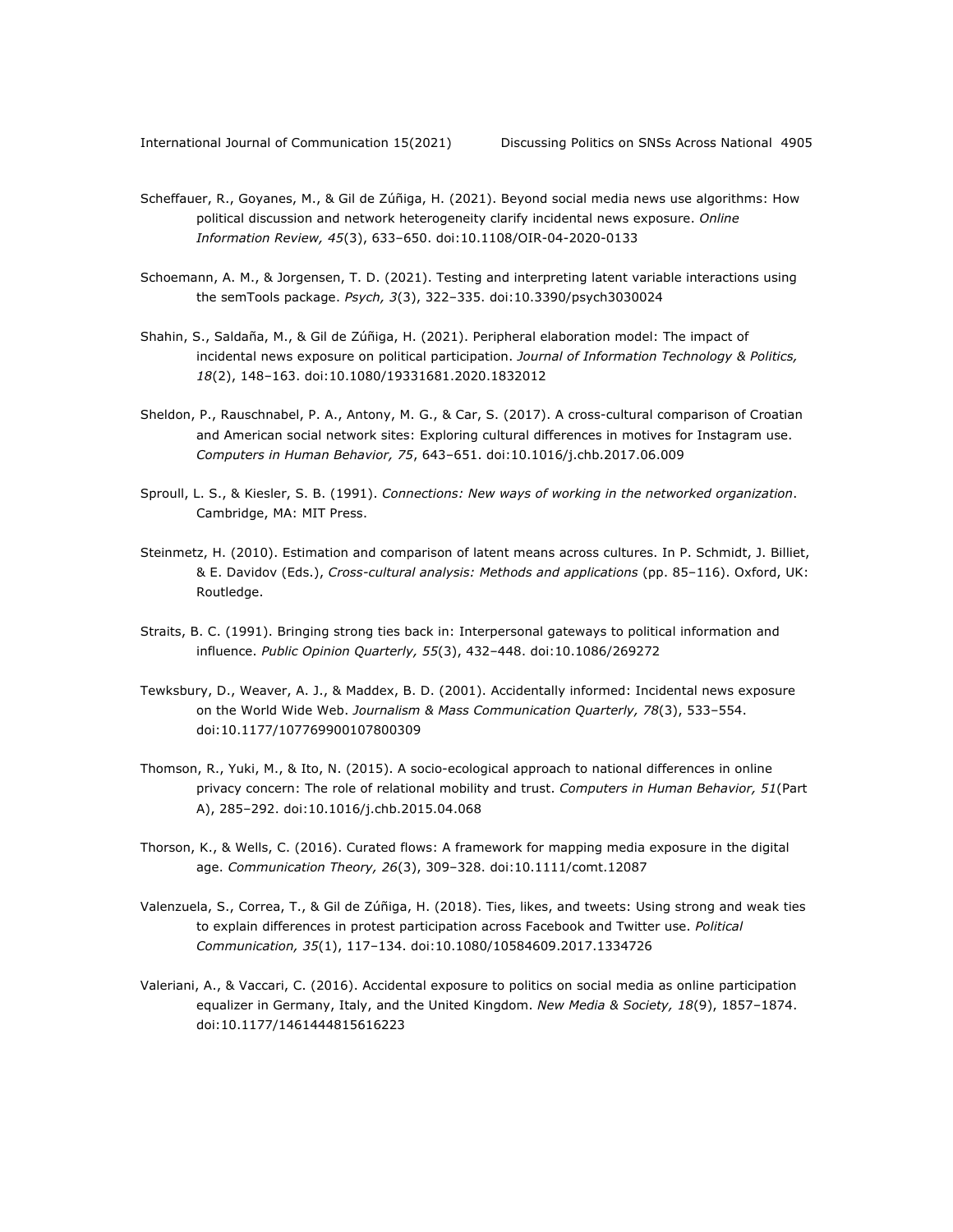- Vasalou, A., Joinson, A. N., & Courvoisier, D. (2010). Cultural differences, experience with social networks and the nature of "true commitment" in Facebook. *International Journal of Human-Computer Studies, 68*(10), 719–728. doi:10.1016/j.ijhcs.2010.06.002
- Walsh, K. C. (2004). *Talking about politics. Informal groups and social identity in American life*. Chicago, IL: The University of Chicago Press.
- Wojcieszak, M. E., & Mutz, D. C. (2009). Online groups and political discourse: Do online discussion spaces facilitate exposure to political disagreement? *Journal of Communication, 59*(1), 40–56. doi:10.1111/j.1460-2466.2008.01403.x
- Yamamoto, M., & Morey, A. C. (2019). Incidental news exposure on social media: A campaign communication mediation approach. *Social Media + Society, 5*(2), 1–12. doi:10.1177/2056305119843619
- Zuckerman, A. S. (2005). *The social logic of politics. Personal networks as contexts for political behavior*. Philadelphia, PA: Temple University Press.